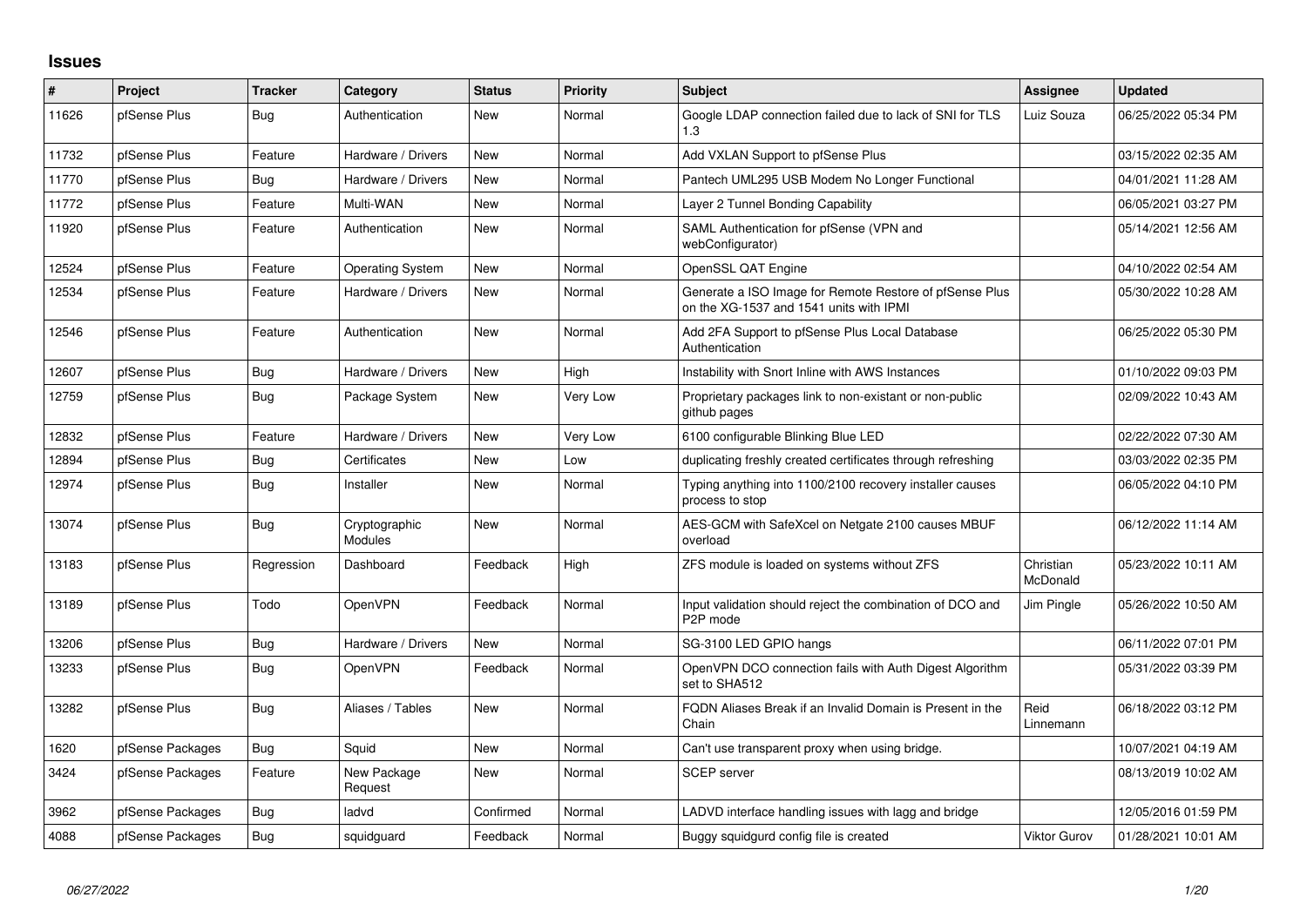| $\sharp$ | Project          | <b>Tracker</b> | Category                     | <b>Status</b> | <b>Priority</b> | <b>Subject</b>                                                                | <b>Assignee</b>       | <b>Updated</b>      |
|----------|------------------|----------------|------------------------------|---------------|-----------------|-------------------------------------------------------------------------------|-----------------------|---------------------|
| 4503     | pfSense Packages | Feature        | New Package<br>Request       | New           | Normal          | GNUGateKeeper H.323 Proxy Package                                             |                       | 08/27/2019 02:54 AM |
| 4506     | pfSense Packages | Feature        | FreeRADIUS                   | New           | Normal          | FreeRADIUS groups/hunt groups                                                 |                       | 03/10/2015 08:51 PM |
| 4928     | pfSense Packages | Feature        | squidguard                   | New           | Normal          | Surftool - New Package to turn squidguard groups(/acls) on<br>or off          |                       | 08/13/2019 09:57 AM |
| 5174     | pfSense Packages | Feature        | <b>NRPE</b>                  | <b>New</b>    | Normal          | nrpe: check sensors doesnt work, missing Imsensors                            |                       | 11/15/2015 12:49 AM |
| 5646     | pfSense Packages | Feature        | Squid                        | New           | Normal          | Squid3 package Authentication Method: Kerberos/AD                             |                       | 02/18/2019 05:34 PM |
| 5751     | pfSense Packages | <b>Bug</b>     | squidquard                   | New           | Normal          | SquidGuard target categories not saved when long "Domain<br>List" is provided |                       | 01/10/2016 08:55 AM |
| 6022     | pfSense Packages | Feature        | New Package<br>Request       | <b>New</b>    | Normal          | Consider MLVPN for bonded VPN                                                 |                       | 01/30/2021 05:24 PM |
| 6023     | pfSense Packages | <b>Bug</b>     | Suricata                     | New           | Low             | Traffic Shaper (pfsense 2.3) Suricata V3.0 Inline Mode<br>Operation           | Luiz Souza            | 04/15/2016 05:59 AM |
| 6083     | pfSense Packages | Bug            | Squid                        | New           | Normal          | Suqid Realtime Monitor / Squid Cache Table not diplaying<br>correctly         |                       | 12/06/2016 07:25 AM |
| 6176     | pfSense Packages | Feature        | OpenVPN Client<br>Export     | New           | Normal          | Privilege for OpenVPN Client Export                                           |                       | 10/05/2020 07:33 AM |
| 6470     | pfSense Packages | Feature        | New Package<br>Request       | New           | Normal          | CloudFlare Integration Module                                                 |                       | 08/13/2019 01:23 PM |
| 6471     | pfSense Packages | Bug            | squidguard                   | New           | Normal          | pfsense 2.3.1 squidguard -> common ACL -> Target Rules<br>List missing        |                       | 06/08/2016 06:22 PM |
| 6521     | pfSense Packages | Bug            | squidguard                   | New           | Normal          | pfsense 2.3.1 squidguard -> Groups ACL -> Target Rules<br>List missing        |                       | 06/25/2016 10:49 PM |
| 6555     | pfSense Packages | Feature        | New Package<br>Request       | New           | Normal          | Support IEEE 1588                                                             |                       | 08/13/2019 01:40 PM |
| 6651     | pfSense Packages | Feature        | <b>FRR</b>                   | Feedback      | Normal          | Loopback interfaces                                                           | Christian<br>McDonald | 12/25/2021 02:42 PM |
| 6752     | pfSense Packages | Todo           | <b>Status Traffic Totals</b> | New           | Low             | Traffic Totals Data Summary Graph                                             | <b>Jared Dillard</b>  | 11/08/2017 08:58 AM |
| 6784     | pfSense Packages | Bug            | haproxy                      | New           | Normal          | HAProxy version .48 will not use URL Table Alias for front<br>end listener    |                       | 02/18/2019 05:32 PM |
| 6789     | pfSense Packages | Feature        | Squid                        | <b>New</b>    | Normal          | disgest_ldap_auth                                                             |                       | 08/13/2019 09:57 AM |
| 6831     | pfSense Packages | Feature        | Snort                        | <b>New</b>    | Normal          | Snort does not support aliases containing FQDN                                |                       | 07/11/2020 12:51 PM |
| 6861     | pfSense Packages | Bug            | haproxy                      | New           | Normal          | Ha-Proxy duplicated backend used in place of original<br>backend              |                       | 02/18/2019 05:30 PM |
| 6964     | pfSense Packages | Bug            | Suricata                     | Feedback      | Normal          | Host OS Policy Assignment broken when using "Import" or<br>"Aliases" buttons  | Viktor Gurov          | 08/20/2021 07:52 AM |
| 6988     | pfSense Packages | Bug            | Snort                        | New           | High            | SNORT Package PHP memory error                                                |                       | 06/28/2018 10:00 PM |
| 7000     | pfSense Packages | Feature        | ntop                         | New           | Normal          | ntopng historical data needs to be reworked                                   |                       | 01/14/2017 09:20 AM |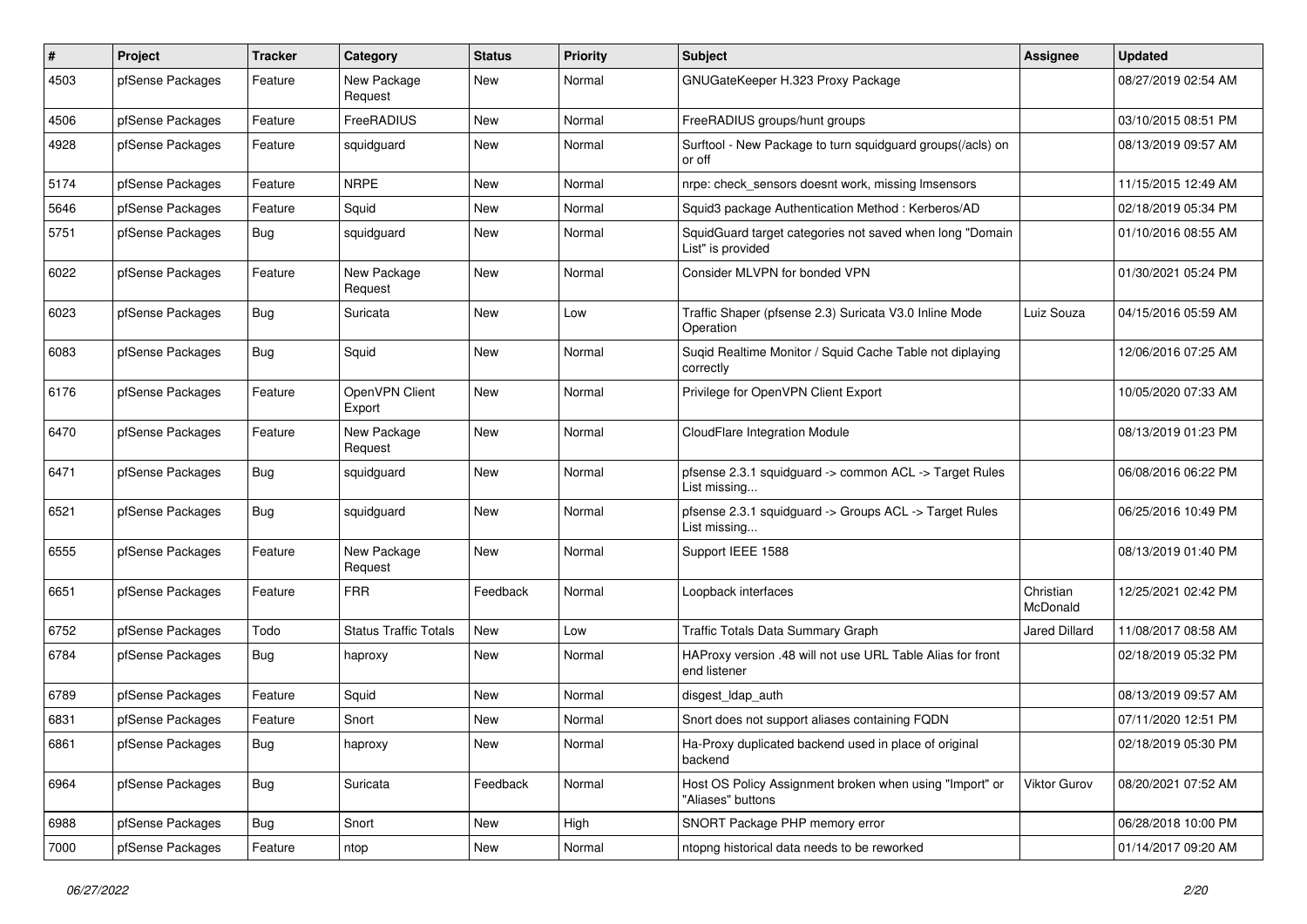| $\pmb{\#}$ | Project          | <b>Tracker</b> | Category                     | <b>Status</b> | <b>Priority</b> | Subject                                                                                                                            | Assignee             | <b>Updated</b>      |
|------------|------------------|----------------|------------------------------|---------------|-----------------|------------------------------------------------------------------------------------------------------------------------------------|----------------------|---------------------|
| 7039       | pfSense Packages | Bug            | haproxy                      | Feedback      | Normal          | HAProxy backend configuration does not handle<br>intermediate CAs properly                                                         |                      | 04/21/2022 12:40 PM |
| 7267       | pfSense Packages | <b>Bug</b>     | <b>Status Traffic Totals</b> | <b>New</b>    | Normal          | Status Traffic Totals - Stacked Bar - Scale not high enough                                                                        | <b>Jared Dillard</b> | 11/18/2020 07:38 AM |
| 7367       | pfSense Packages | Feature        | Squid                        | New           | Normal          | Wizard for Squid                                                                                                                   |                      | 03/14/2017 01:59 PM |
| 7388       | pfSense Packages | Bug            | Suricata                     | New           | High            | Suricata does not property recognize MTU for PPPOE<br>interfaces                                                                   |                      | 03/15/2017 05:17 AM |
| 7403       | pfSense Packages | <b>Bug</b>     | FreeRADIUS                   | New           | Normal          | Captive Portal + freeradius2 + MySQL problems with<br>German Umlaut                                                                |                      | 03/17/2017 09:12 AM |
| 7411       | pfSense Packages | Todo           | ladvd                        | <b>New</b>    | Low             | LADVD Devices not wide enough                                                                                                      |                      | 10/22/2017 05:04 AM |
| 7414       | pfSense Packages | Feature        | Snort                        | <b>New</b>    | Normal          | snort needs automated refresh on ip change                                                                                         |                      | 08/20/2019 08:55 AM |
| 7449       | pfSense Packages | Feature        | OpenVPN Client<br>Export     | New           | Normal          | feature request for openvpn-client-export package, add the<br>support for openvpn up and down script, for mapping<br>network drive |                      | 08/06/2019 05:06 PM |
| 7453       | pfSense Packages | <b>Bug</b>     | <b>ACME</b>                  | <b>New</b>    | Normal          | DNS-ovh need to save or display consumer key                                                                                       |                      | 04/06/2017 10:54 AM |
| 7462       | pfSense Packages | <b>Bug</b>     | haproxy                      | New           | Normal          | HAproxy not rebinding properly after WAN DHCP IP change                                                                            |                      | 01/11/2018 09:15 AM |
| 7535       | pfSense Packages | Feature        | Snort                        | New           | Normal          | Snort messages filling System / General. Should have its<br>own log.                                                               |                      | 02/18/2019 05:29 PM |
| 7608       | pfSense Packages | Feature        | FreeRADIUS                   | New           | Very Low        | Captive Portal amount of traffic Account + Free<br>Radius+Mysgl                                                                    |                      | 05/28/2017 09:08 AM |
| 7683       | pfSense Packages | Feature        | New Package<br>Request       | New           | Low             | Splunk Universal Forwarder Package                                                                                                 |                      | 08/19/2019 02:54 PM |
| 7686       | pfSense Packages | Feature        | haproxy                      | New           | Normal          | Add option in HAProxy to configure SSL defaults based on<br>the Mozilla SSL Configuration Generator                                |                      | 08/16/2019 01:09 PM |
| 7691       | pfSense Packages | Feature        | Squid                        | New           | Normal          | Allow for custom icap services for squid                                                                                           |                      | 08/24/2017 03:16 AM |
| 7699       | pfSense Packages | Feature        | OpenVPN Client<br>Export     | <b>New</b>    | Normal          | OpenVPN Client Export - Default Gateway                                                                                            |                      | 08/19/2019 03:32 PM |
| 7797       | pfSense Packages | Bug            | Squid                        | Feedback      | Normal          | Squid Reverse Proxy alternating between destinations                                                                               |                      | 04/21/2022 12:40 PM |
| 7902       | pfSense Packages | Feature        | OpenVPN Client<br>Export     | New           | Low             | allow vpn client export of other to be a blank field                                                                               |                      | 08/19/2019 03:33 PM |
| 7903       | pfSense Packages | Feature        | New Package<br>Request       | <b>New</b>    | Normal          | Duo ssh package                                                                                                                    |                      | 01/16/2021 12:44 AM |
| 7954       | pfSense Packages | <b>Bug</b>     | Squid                        | Confirmed     | Normal          | Package upgrade/reinstall gets stuck on deinstall if the<br>package-provided service is not running                                |                      | 10/18/2017 12:04 PM |
| 8031       | pfSense Packages | Feature        | FreeRADIUS                   | New           | Normal          | FreeRADIUS copy entry function                                                                                                     |                      | 08/16/2019 01:01 PM |
| 8099       | pfSense Packages | Feature        | Telegraf                     | New           | Normal          | Add more configuration flexibility to Telegraf                                                                                     |                      | 08/13/2019 09:39 AM |
| 8121       | pfSense Packages | Feature        | haproxy                      | New           | Normal          | haproxy, allow to generate backends even they don't seem<br>to be used                                                             |                      | 11/23/2017 04:04 AM |
| 8146       | pfSense Packages | Feature        | <b>BIND</b>                  | New           | Normal          | Zone Domain Records more powerfull for BIND Zones                                                                                  |                      | 08/13/2019 09:39 AM |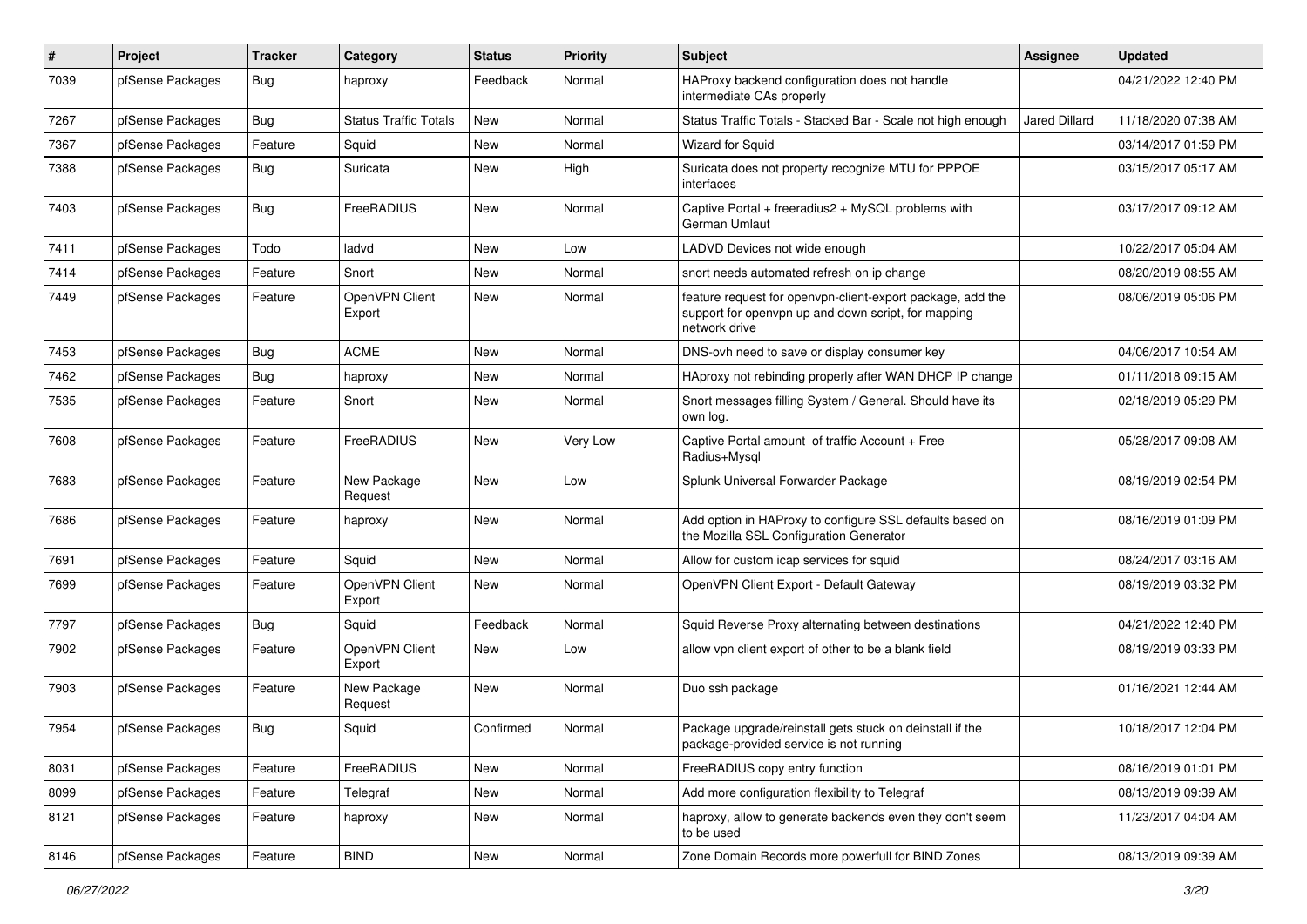| $\#$ | Project          | <b>Tracker</b> | Category                 | <b>Status</b> | <b>Priority</b> | Subject                                                                                                   | <b>Assignee</b> | <b>Updated</b>      |
|------|------------------|----------------|--------------------------|---------------|-----------------|-----------------------------------------------------------------------------------------------------------|-----------------|---------------------|
| 8148 | pfSense Packages | Feature        | OpenVPN Client<br>Export | New           | Very Low        | OpenVPN - Output Windows Client .MSI Installer for GPO<br>deployment                                      |                 | 11/30/2017 01:24 PM |
| 8161 | pfSense Packages | Feature        | FreeRADIUS               | New           | Very Low        | Add virtual server support to FreeRadius                                                                  |                 | 12/05/2017 01:57 PM |
| 8180 | pfSense Packages | <b>Bug</b>     | syslog-ng                | <b>New</b>    | Normal          | syslog-ng default log file                                                                                |                 | 01/16/2018 12:53 PM |
| 8197 | pfSense Packages | <b>Bug</b>     | <b>BIND</b>              | <b>New</b>    | Normal          | BIND UI fails to properly update zone with inline DNSSEC<br>signing enabled                               |                 | 02/18/2019 05:23 PM |
| 8199 | pfSense Packages | Feature        | <b>BIND</b>              | New           | Normal          | Support reordering and/or sort alphabetically across BIND<br>package                                      |                 | 12/12/2017 02:05 AM |
| 8213 | pfSense Packages | Bug            | haproxy                  | New           | Normal          | acl src file not populated from alias                                                                     |                 | 12/21/2017 02:02 PM |
| 8216 | pfSense Packages | Feature        | Telegraf                 | <b>New</b>    | Normal          | Add prometheus output for telegraf                                                                        |                 | 09/09/2020 05:33 AM |
| 8224 | pfSense Packages | Feature        | FreeRADIUS               | New           | Normal          | Add "OU" field to FreeRADIUS page                                                                         |                 | 02/21/2018 12:53 AM |
| 8229 | pfSense Packages | <b>Bug</b>     | syslog-ng                | New           | Normal          | syslog-ng stops parsing logs after logrotate run                                                          |                 | 01/26/2018 12:00 PM |
| 8230 | pfSense Packages | Feature        | Telegraf                 | <b>New</b>    | Normal          | telegraf automatic input plugins configuration for enabled<br>pfsense package                             |                 | 02/18/2019 05:23 PM |
| 8232 | pfSense Packages | Feature        | haproxy                  | New           | Normal          | different ssl options based on the sni name                                                               |                 | 01/30/2019 10:36 AM |
| 8251 | pfSense Packages | <b>Bug</b>     | FreeRADIUS               | Feedback      | Normal          | Captiveportal + FreeRadius "Last activity" resets to Session<br>start                                     |                 | 08/13/2019 11:10 AM |
| 8264 | pfSense Packages | <b>Bug</b>     | FreeRADIUS               | <b>New</b>    | Normal          | Radiusd restart on WAN change results in freeradius not<br>running (and possible solution)                |                 | 04/21/2022 12:39 PM |
| 8279 | pfSense Packages | Feature        | pfBlockerNG              | <b>New</b>    | Normal          | Consider adding a new option to the Rule Order                                                            |                 | 08/20/2019 09:00 AM |
| 8295 | pfSense Packages | Bug            | syslog-ng                | <b>New</b>    | Normal          | syslog-ng logrotates tls files                                                                            |                 | 02/14/2018 06:12 AM |
| 8315 | pfSense Packages | <b>Bug</b>     | Mail report              | Feedback      | Normal          | Mail Report mail_report_send() behavior different than<br>notify_via_smtp()                               | Jim Pingle      | 09/24/2019 10:12 AM |
| 8438 | pfSense Packages | <b>Bug</b>     | haproxy                  | <b>New</b>    | High            | haproxy: can't use ACL for cert with http-response actions                                                |                 | 05/24/2018 01:12 PM |
| 8454 | pfSense Packages | <b>Bug</b>     | arpwatch                 | New           | Very Low        | Arpwatch package break email notifications from other<br>sources                                          |                 | 06/23/2022 07:49 PM |
| 8513 | pfSense Packages | <b>Bug</b>     | FreeRADIUS               | <b>New</b>    | High            | Freeradius 3.x Idap problem                                                                               |                 | 02/18/2019 05:22 PM |
| 8516 | pfSense Packages | Bug            | FreeRADIUS               | <b>New</b>    | Normal          | FreeRADIUS requires settings re-saved after pfSense<br>upgrade                                            | Jim Pingle      | 12/31/2021 05:58 PM |
| 8517 | pfSense Packages | Feature        | New Package<br>Request   | New           | Normal          | OpenConnect client                                                                                        |                 | 08/13/2019 10:01 AM |
| 8547 | pfSense Packages | Feature        | New Package<br>Request   | New           | Normal          | fwknop Port Knocking Package                                                                              |                 | 02/08/2021 12:17 PM |
| 8560 | pfSense Packages | Bug            | <b>ACME</b>              | New           | Normal          | ACME: can't update DNS records in DNSMadeEasy registar<br>for several domains with different API keys/ids |                 | 06/08/2018 01:28 PM |
| 8589 | pfSense Packages | Bug            | FreeRADIUS               | <b>New</b>    | Normal          | FreeRadius 0.15.5 2 ignoring tunnelled-reply=no                                                           |                 | 02/18/2019 03:40 PM |
| 8705 | pfSense Packages | Bug            | syslog-ng                | New           | Normal          | Syslog-NG error in latest snapshot                                                                        |                 | 07/27/2018 10:17 AM |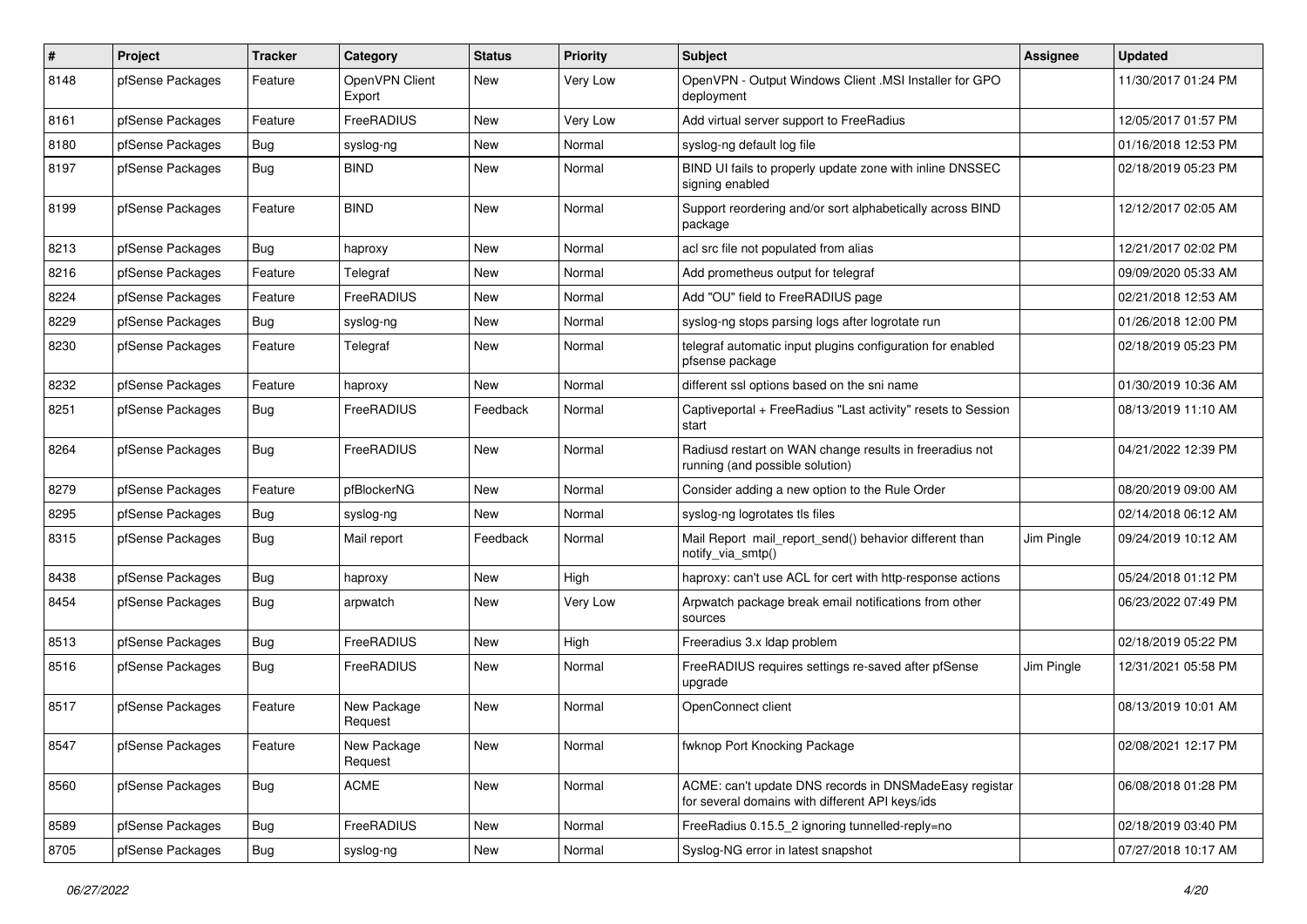| $\pmb{\#}$ | Project          | <b>Tracker</b> | Category                 | <b>Status</b> | <b>Priority</b> | Subject                                                                                                                                    | Assignee            | <b>Updated</b>      |
|------------|------------------|----------------|--------------------------|---------------|-----------------|--------------------------------------------------------------------------------------------------------------------------------------------|---------------------|---------------------|
| 8752       | pfSense Packages | <b>Bug</b>     | squidguard               | New           | Normal          | For SquidGuard in "Common ACL" menu "Target Rules List"<br>"access" option always stays with default value '---' for my<br>Target category |                     | 08/06/2018 05:53 AM |
| 8769       | pfSense Packages | Feature        | FreeRADIUS               | <b>New</b>    | Normal          | Allow FreeRADIUS users to change their own Passwords<br>and Pins                                                                           |                     | 10/11/2018 11:34 AM |
| 8827       | pfSense Packages | <b>Bug</b>     | squidguard               | New           | Normal          | Squidguard: ACL redirect modes 'redirect' and 'err page'<br>send unresolvable URLs to the client.                                          | <b>Viktor Gurov</b> | 12/21/2021 05:49 AM |
| 8836       | pfSense Packages | Feature        | FreeRADIUS               | New           | Normal          | Define Idap group vlan assignment in users file                                                                                            |                     | 08/26/2018 07:53 AM |
| 8869       | pfSense Packages | Feature        | haproxy                  | New           | Normal          | HAproxy should use RFC 7919 DH parameter files                                                                                             |                     | 10/17/2018 10:46 AM |
| 8902       | pfSense Packages | <b>Bug</b>     | haproxy                  | New           | Normal          | HAproxy package not use custom DNS for lookup on apply<br>new config                                                                       |                     | 09/16/2018 08:16 AM |
| 8909       | pfSense Packages | <b>Bug</b>     | Tinc                     | New           | Normal          | tinc package makes /rc.newwanip looping forever                                                                                            |                     | 08/13/2019 09:25 AM |
| 8982       | pfSense Packages | Feature        | haproxy                  | New           | Normal          | HAproxy ACL support for map in configuration UI                                                                                            |                     | 06/25/2019 01:49 AM |
| 8985       | pfSense Packages | Feature        | Suricata                 | New           | Normal          | Suricata: allow configuration for external/internal additional<br>storage                                                                  |                     | 11/13/2019 10:07 AM |
| 9012       | pfSense Packages | Bug            | Squid                    | New           | Very Low        | Captive Portal authentication in Squid Proxy Server does<br>not work                                                                       |                     | 10/12/2019 05:06 AM |
| 9025       | pfSense Packages | <b>Bug</b>     | squidguard               | New           | Normal          | SquidGard + Target categories                                                                                                              |                     | 10/08/2018 01:00 AM |
| 9044       | pfSense Packages | Feature        | New Package<br>Request   | New           | Normal          | <b>Add SoftEther</b>                                                                                                                       |                     | 11/02/2019 10:51 AM |
| 9046       | pfSense Packages | Feature        | Telegraf                 | <b>New</b>    | High            | telegraf feature request                                                                                                                   |                     | 02/18/2019 03:38 PM |
| 9077       | pfSense Packages | Feature        | haproxy                  | New           | Normal          | haproxy UI: Add seperator lines                                                                                                            |                     | 10/29/2018 06:06 AM |
| 9079       | pfSense Packages | Bug            | ntop                     | New           | Normal          | High CPU usage of ntopng even during IDLE and no<br>network traffic                                                                        |                     | 12/16/2018 02:40 PM |
| 9085       | pfSense Packages | Feature        | OpenVPN Client<br>Export | <b>New</b>    | Low             | OpenVPN connect/disconnect scripts                                                                                                         |                     | 08/13/2019 09:15 AM |
| 9138       | pfSense Packages | <b>Bug</b>     | Telegraf                 | New           | Normal          | telegraf: add section for custom config lines                                                                                              |                     | 02/18/2019 03:36 PM |
| 9139       | pfSense Packages | <b>Bug</b>     | Telegraf                 | New           | Normal          | telegraf: add ping for default gateway(s)                                                                                                  |                     | 05/21/2020 04:23 PM |
| 9141       | pfSense Packages | Feature        | <b>FRR</b>               | New           | Very Low        | FRR xmlrpc                                                                                                                                 | Jim Pingle          | 11/26/2018 07:49 AM |
| 9143       | pfSense Packages | Bug            | ntop                     | New           | Normal          | ntopng not displaying values in historical correctly                                                                                       |                     | 11/22/2018 07:24 AM |
| 9200       | pfSense Packages | Todo           | <b>ACME</b>              | New           | Normal          | Add DNS support for Google domain to Acme manager                                                                                          | Jim Pingle          | 02/15/2022 03:16 AM |
| 9229       | pfSense Packages | Bug            | Tinc                     | New           | Normal          | Tinc package: no way of specifying multiple critical<br>configuration parameters from web interface                                        |                     | 08/13/2019 09:25 AM |
| 9238       | pfSense Packages | Feature        | New Package<br>Request   | New           | Normal          | Add support for Zerotier                                                                                                                   |                     | 05/17/2021 01:58 PM |
| 9247       | pfSense Packages | Bug            | haproxy                  | New           | Low             | HAProxy multiple server selection on stats pages doesn't<br>work                                                                           |                     | 01/02/2019 04:44 PM |
| 9261       | pfSense Packages | Bug            | haproxy                  | New           | Normal          | haproxy GUI failure                                                                                                                        |                     | 01/08/2019 12:41 PM |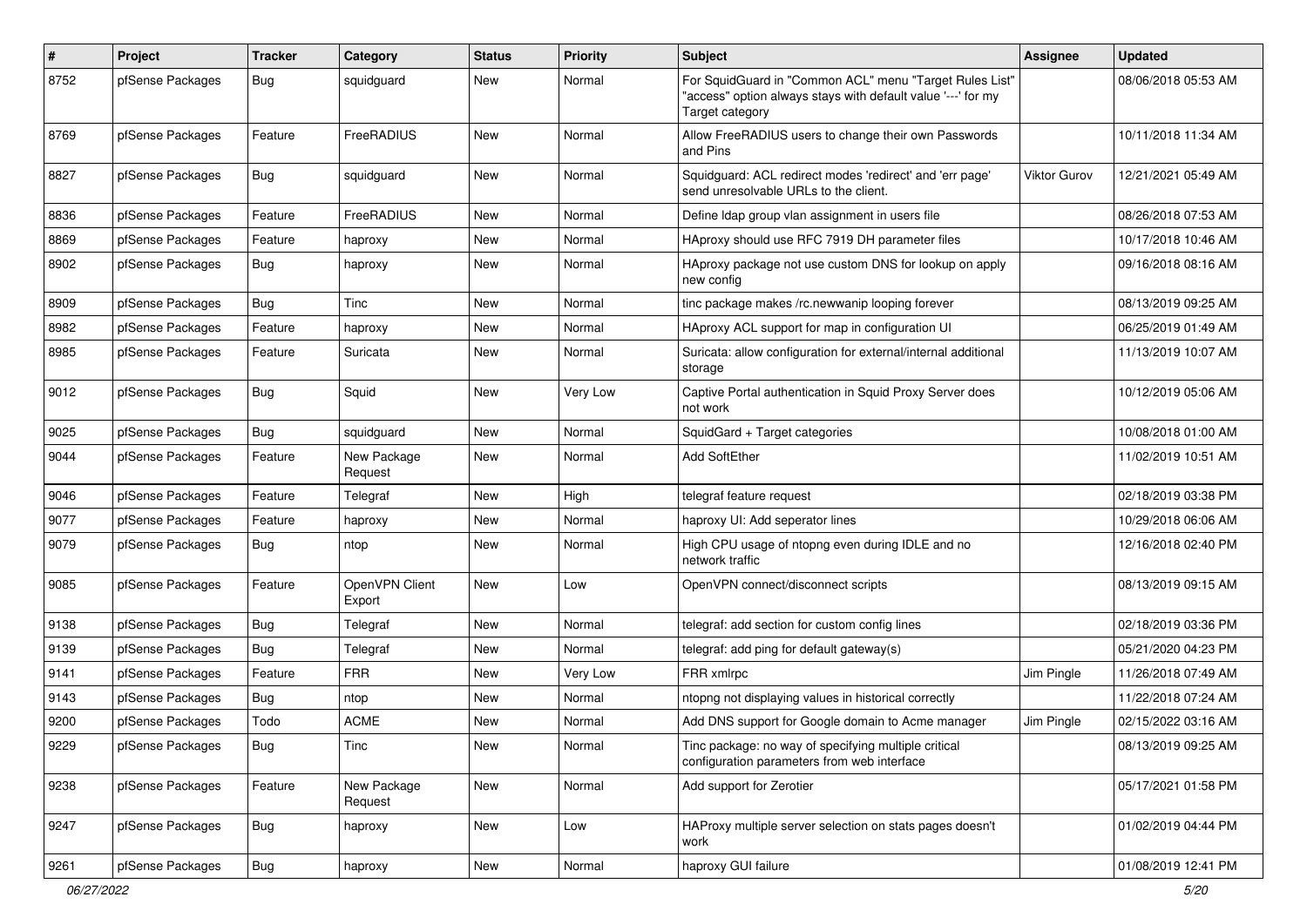| $\#$ | Project          | <b>Tracker</b> | Category                     | <b>Status</b> | <b>Priority</b> | <b>Subject</b>                                                                                       | Assignee      | <b>Updated</b>      |
|------|------------------|----------------|------------------------------|---------------|-----------------|------------------------------------------------------------------------------------------------------|---------------|---------------------|
| 9286 | pfSense Packages | <b>Bug</b>     | squidguard                   | New           | Normal          | squidGuard - Unable to change IP for sgerror.php URL in<br>configuration                             |               | 11/13/2019 10:07 AM |
| 9289 | pfSense Packages | Feature        | Snort                        | New           | Normal          | Snort enable react                                                                                   |               | 03/16/2019 09:04 PM |
| 9299 | pfSense Packages | Feature        | <b>ACME</b>                  | New           | Normal          | ACME package: Automate add/remove firewall rule for port<br>forwarding                               |               | 01/30/2019 10:09 PM |
| 9315 | pfSense Packages | Feature        | New Package<br>Request       | New           | Normal          | Add Package: dnscrypt-proxy                                                                          |               | 03/05/2021 02:38 AM |
| 9335 | pfSense Packages | Bug            | haproxy                      | Feedback      | Normal          | Stored XSS in HAProxy / haproxy_listeners_edit.php                                                   | Jim Pingle    | 02/18/2019 09:35 AM |
| 9337 | pfSense Packages | <b>Bug</b>     | Telegraf                     | New           | Normal          | Telegraf ping input fails                                                                            |               | 02/18/2019 10:40 AM |
| 9348 | pfSense Packages | Bug            | <b>ACME</b>                  | <b>New</b>    | Normal          | Results of Acme certificate issuance/renewal are not<br>properly formatted                           |               | 02/22/2019 12:08 PM |
| 9486 | pfSense Packages | <b>Bug</b>     | softflowd                    | <b>New</b>    | Very Low        | ifindex values used for softflowd are incorrect                                                      |               | 08/14/2019 02:30 PM |
| 9495 | pfSense Packages | <b>Bug</b>     | AWS VPC                      | <b>New</b>    | Normal          | AWS VPC VPN wizard produces incorrect config (SHA256<br>should be SHA1)                              |               | 08/19/2019 02:45 PM |
| 9497 | pfSense Packages | Bug            | AWS VPC                      | <b>New</b>    | Normal          | AWS VPN Wizard: WebGUI times out.                                                                    |               | 11/13/2019 10:07 AM |
| 9500 | pfSense Packages | <b>Bug</b>     | haproxy                      | <b>New</b>    | Normal          | HAproxy does not delete non-applicable action config                                                 |               | 01/18/2022 06:28 AM |
| 9537 | pfSense Packages | <b>Bug</b>     | <b>Status Traffic Totals</b> | <b>New</b>    | Normal          | One month offset in displayed data between time changes                                              | Jared Dillard | 05/01/2020 08:27 AM |
| 9545 | pfSense Packages | Feature        | <b>FRR</b>                   | <b>New</b>    | Normal          | Enable MULTIPATH in FRR                                                                              | Jim Pingle    | 09/18/2020 12:52 PM |
| 9568 | pfSense Packages | Bug            | Squid                        | New           | Normal          | UFSSwapDir::openLog: Failed to open swap log.                                                        |               | 05/29/2019 09:18 PM |
| 9599 | pfSense Packages | Feature        | haproxy                      | New           | Normal          | Support for "peers" in HAproxy                                                                       |               | 06/25/2019 01:47 AM |
| 9616 | pfSense Packages | Feature        | New Package<br>Request       | <b>New</b>    | Normal          | Package for Docs                                                                                     |               | 03/26/2020 06:34 AM |
| 9648 | pfSense Packages | Feature        | haproxy                      | New           | Very Low        | Multiple node Sync HAProxy configuration to backup CARP<br>members via XMLRPC.                       |               | 07/25/2019 10:04 AM |
| 9662 | pfSense Packages | <b>Bug</b>     | pfBlockerNG                  | <b>New</b>    | Normal          | PfblockerNG do not update after pfsense reboot and wait for<br>next cron task                        |               | 08/20/2019 09:00 AM |
| 9676 | pfSense Packages | Bug            | pfBlockerNG                  | New           | Normal          | AS lookup fails                                                                                      |               | 12/26/2019 12:17 AM |
| 9700 | pfSense Packages | Feature        | Squid                        | Feedback      | Normal          | Secure Squid HTTPS Proxy                                                                             |               | 01/25/2022 06:39 PM |
| 9704 | pfSense Packages | Feature        | FreeRADIUS                   | New           | Normal          | Enable filter_username                                                                               |               | 08/27/2019 12:07 PM |
| 9707 | pfSense Packages | <b>Bug</b>     | pfBlockerNG                  | New           | Normal          | Some networks already existing in deny Feeds are not<br>stopped even if existing in custom deny list |               | 08/28/2019 10:03 AM |
| 9721 | pfSense Packages | Feature        | Squid                        | Feedback      | Normal          | add squidclient -h 127.0.0.1 mgr:info output to Diagnostics /<br>Squid and status.php                | Viktor Gurov  | 04/22/2022 02:21 AM |
| 9724 | pfSense Packages | <b>Bug</b>     | pfBlockerNG                  | New           | High            | pfblockerng-firewall-filter-service-will-not-start                                                   |               | 09/05/2019 06:32 AM |
| 9725 | pfSense Packages | Feature        | <b>ACME</b>                  | New           | Very Low        | Ability to use template variables in acme package                                                    |               | 09/04/2019 07:12 AM |
| 9749 | pfSense Packages | Feature        | Status_Monitoring            | New           | Normal          | 95th percentile missing for quality in monitoring                                                    |               | 09/12/2019 10:39 AM |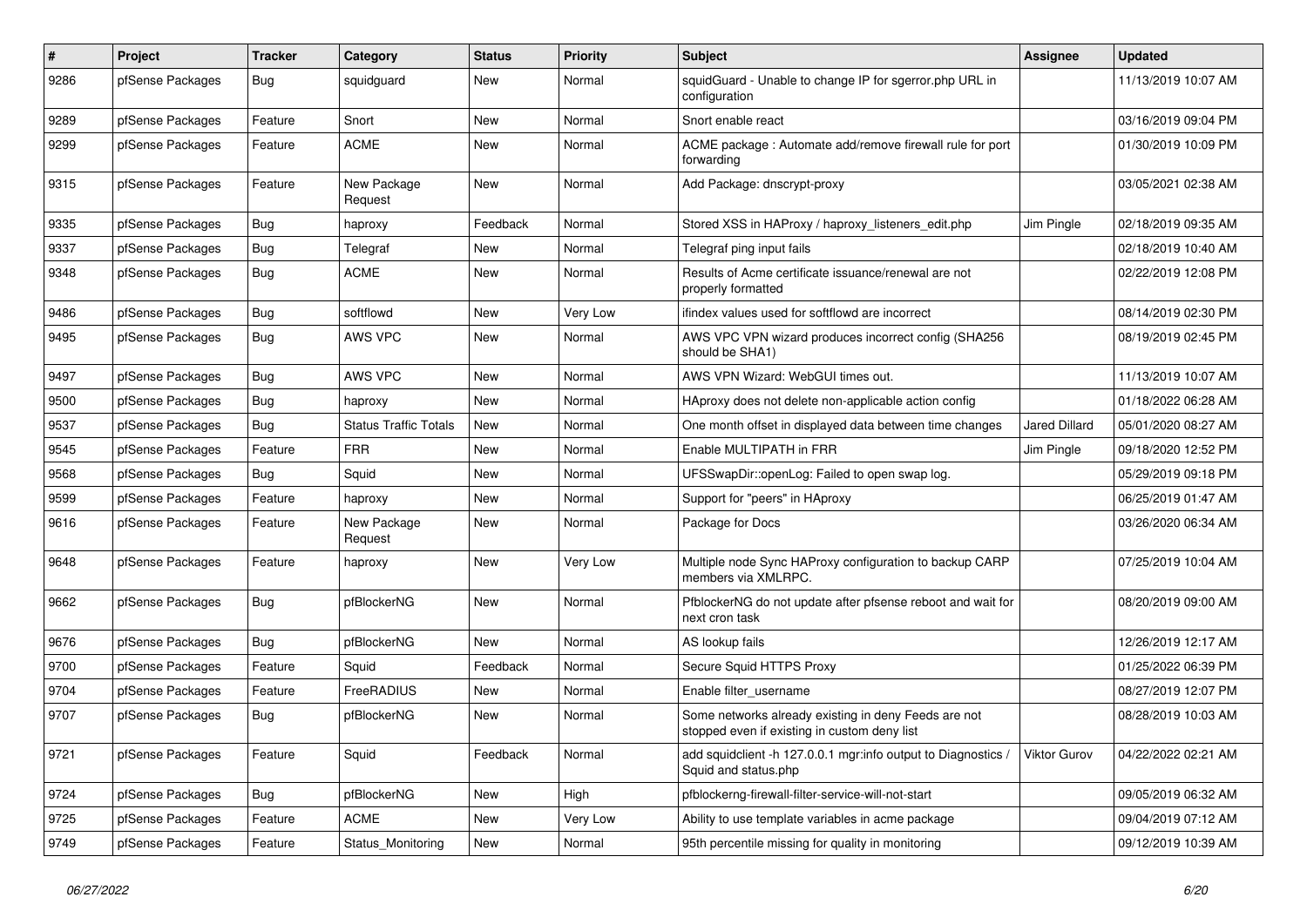| $\sharp$ | Project          | <b>Tracker</b> | Category                 | <b>Status</b> | Priority | Subject                                                                                         | Assignee            | <b>Updated</b>      |
|----------|------------------|----------------|--------------------------|---------------|----------|-------------------------------------------------------------------------------------------------|---------------------|---------------------|
| 9762     | pfSense Packages | Feature        | Squid                    | Feedback      | Normal   | Squid Reverse Proxy Change redir domain(s) to use regex                                         |                     | 04/21/2022 12:40 PM |
| 9774     | pfSense Packages | Feature        | Squid                    | <b>New</b>    | Normal   | Squid logs / remote logs                                                                        |                     | 04/17/2020 06:18 AM |
| 9798     | pfSense Packages | Feature        | pfBlockerNG              | New           | Normal   | add ipv4 and ipv6 dnscrypt-resolvers feeds                                                      |                     | 10/14/2021 09:48 AM |
| 9833     | pfSense Packages | Feature        | <b>ACME</b>              | New           | Normal   | ACME: add ability to use custom ACME server                                                     |                     | 04/07/2022 11:31 AM |
| 9852     | pfSense Packages | Feature        | Suricata                 | Feedback      | Normal   | show File-Store directory listing                                                               | <b>Viktor Gurov</b> | 08/20/2021 07:52 AM |
| 9895     | pfSense Packages | <b>Bug</b>     | Snort                    | New           | Normal   | snort reinstallation failed                                                                     |                     | 06/23/2021 08:01 AM |
| 9912     | pfSense Packages | Feature        | ntop                     | New           | Normal   | add custom DPI to ntopng                                                                        |                     | 11/18/2019 10:57 AM |
| 9916     | pfSense Packages | Feature        | <b>BIND</b>              | Feedback      | Normal   | Check allow-transfer in custom option when the zone is<br>slave                                 |                     | 04/21/2022 12:40 PM |
| 9934     | pfSense Packages | Bug            | Suricata                 | <b>New</b>    | Normal   | suricata update kills WAN interface                                                             |                     | 02/20/2020 09:17 AM |
| 9973     | pfSense Packages | Feature        | <b>NRPE</b>              | New           | Normal   | Nagios NRPE package isn't IPv6 capable                                                          |                     | 12/20/2019 03:15 PM |
| 9982     | pfSense Packages | Feature        | Squid                    | Feedback      | Normal   | basic_Idap_auth TLS connection                                                                  | <b>Viktor Gurov</b> | 04/22/2022 02:21 AM |
| 9999     | pfSense Packages | Bug            | pfBlockerNG              | New           | Normal   | unbound fatal error if System Domain in DNSBL and<br>System Domain Local Zone Type is Redirect  |                     | 12/25/2019 08:10 AM |
| 10160    | pfSense Packages | Feature        | New Package<br>Request   | New           | Normal   | Dedicated Maxmind GeoIP package including license<br>registration                               |                     | 01/03/2020 10:31 PM |
| 10164    | pfSense Packages | Bug            | pfBlockerNG              | New           | Normal   | pfBlockerNG dashboard widget position is not maintained<br>when updating                        |                     | 01/06/2020 10:06 AM |
| 10188    | pfSense Packages | <b>Bug</b>     | pfBlockerNG              | New           | Normal   | Reputation tab is not working                                                                   |                     | 01/24/2020 10:06 AM |
| 10242    | pfSense Packages | Feature        | New Package<br>Request   | New           | Normal   | E2guardian Web filtering package                                                                | <b>Viktor Gurov</b> | 05/30/2022 10:40 AM |
| 10252    | pfSense Packages | <b>Bug</b>     | pfBlockerNG              | New           | High     | pfblockerng-devel                                                                               |                     | 02/11/2020 05:18 PM |
| 10253    | pfSense Packages | Bug            | pfBlockerNG              | New           | Normal   | pfblockerng-devel uses user interface for VIP causing<br>issues with other services             |                     | 02/11/2020 09:17 AM |
| 10265    | pfSense Packages | Bug            | <b>Notes</b>             | New           | Very Low | Adding a Note with malformed title will force system restore                                    |                     | 02/27/2020 10:12 AM |
| 10278    | pfSense Packages | Bug            | pfBlockerNG              | New           | Normal   | pfBlockerNG: Formatting issue on DNSBL stats page                                               |                     | 02/24/2020 01:36 PM |
| 10279    | pfSense Packages | <b>Bug</b>     | open-vm-tools            | New           | Normal   | pfSense's OpenVM Tools on ESXi 6.7 no longer provides<br>guest vm functionality                 |                     | 03/01/2020 06:07 PM |
| 10292    | pfSense Packages | Bug            | Suricata                 | New           | Normal   | Suricata not respecting SID Mgmt list                                                           |                     | 02/27/2020 01:02 PM |
| 10294    | pfSense Packages | <b>Bug</b>     | <b>FRR</b>               | New           | Normal   | FRR Route Counts Incorrect on Status Page                                                       | Jim Pingle          | 02/26/2020 11:08 AM |
| 10297    | pfSense Packages | Feature        | FreeRADIUS               | Assigned      | Normal   | IPv6 user attributes                                                                            |                     | 04/21/2022 12:39 PM |
| 10330    | pfSense Packages | Bug            | <b>BIND</b>              | Feedback      | Normal   | BIND zone configuration displays wrong DS resource record<br>with inline DNSSEC signing enabled |                     | 04/21/2022 12:40 PM |
| 10347    | pfSense Packages | Feature        | OpenVPN Client<br>Export | New           | Normal   | Request to add pull-filter                                                                      |                     | 07/29/2020 08:11 AM |
| 10358    | pfSense Packages | Feature        | <b>FRR</b>               | New           | Very Low | <b>Stage FRR Configuration Changes</b>                                                          |                     | 03/19/2020 06:48 AM |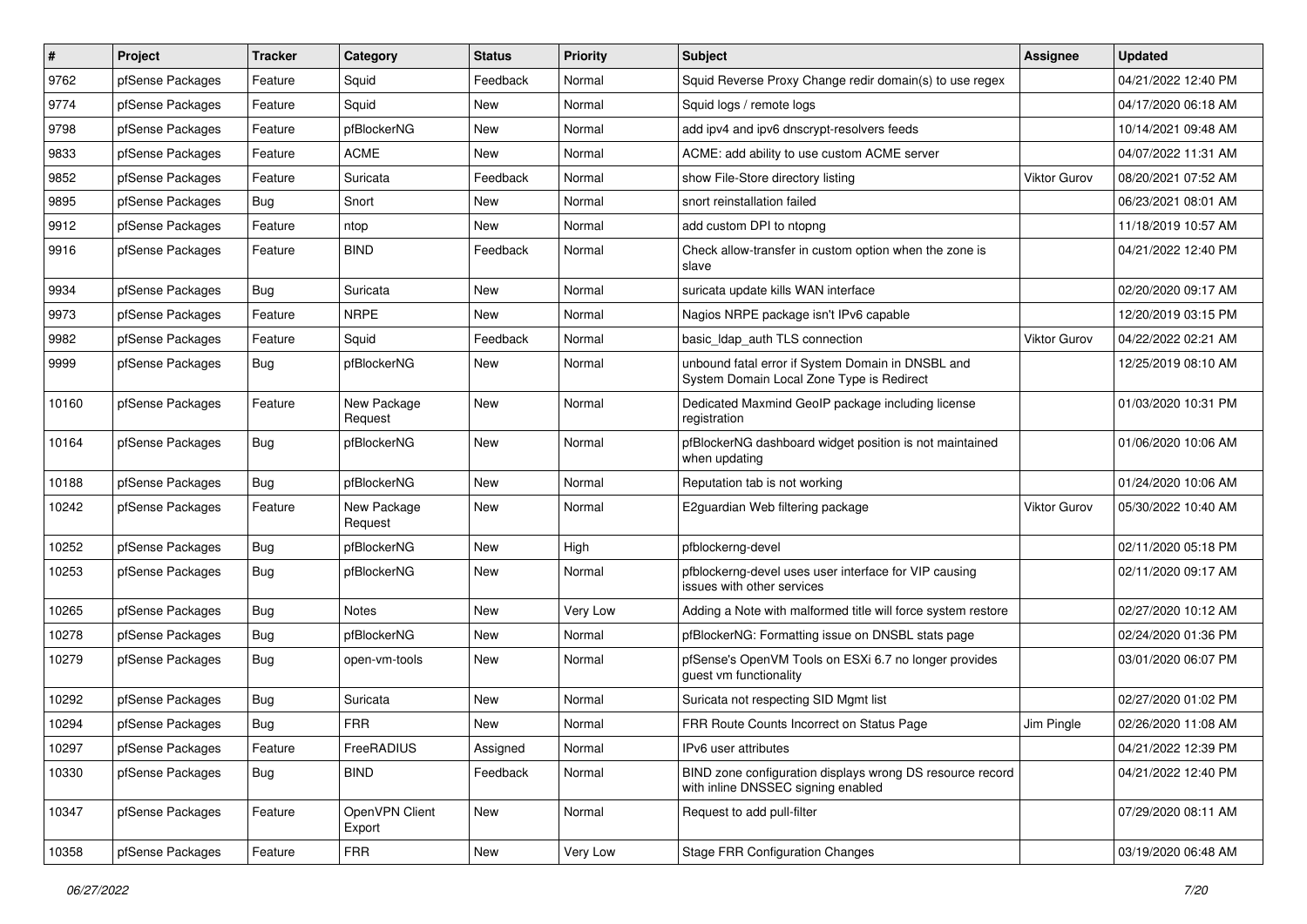| #     | Project          | <b>Tracker</b> | Category                     | <b>Status</b>                 | Priority | <b>Subject</b>                                                                                                                                              | <b>Assignee</b>      | <b>Updated</b>      |
|-------|------------------|----------------|------------------------------|-------------------------------|----------|-------------------------------------------------------------------------------------------------------------------------------------------------------------|----------------------|---------------------|
| 10370 | pfSense Packages | Bug            | ntop                         | <b>New</b>                    | Normal   | ntopng Timeseries not send to InfluxDB                                                                                                                      |                      | 03/30/2020 09:42 AM |
| 10377 | pfSense Packages | Feature        | FreeRADIUS                   | <b>New</b>                    | Very Low | Allow usage of TOTP (Google-Authenticator) without PIN                                                                                                      |                      | 03/30/2020 11:43 AM |
| 10393 | pfSense Packages | <b>Bug</b>     | syslog-ng                    | Feedback                      | Normal   | Syslog-ng TLS support is broken                                                                                                                             |                      | 04/21/2022 12:40 PM |
| 10426 | pfSense Packages | Bug            | Filer                        | Feedback                      | Normal   | Filer must validate that File name is uniq                                                                                                                  |                      | 04/20/2022 11:02 AM |
| 10429 | pfSense Packages | Bug            | <b>Status Traffic Totals</b> | <b>New</b>                    | Normal   | Status Traffic Total broken 2.4.5                                                                                                                           | <b>Jared Dillard</b> | 02/27/2021 07:55 PM |
| 10436 | pfSense Packages | Bug            | softflowd                    | <b>New</b>                    | Normal   | softflowd no longer sends flow data after upgrade (v0.9.9 1<br>$-> v1.0.0$                                                                                  |                      | 06/07/2022 12:25 AM |
| 10445 | pfSense Packages | <b>Bug</b>     | <b>BIND</b>                  | Feedback                      | Normal   | BIND crashed when added RPZ. rpz is not a master or<br>slave zone.                                                                                          |                      | 04/21/2022 12:40 PM |
| 10450 | pfSense Packages | <b>Bug</b>     | Squid                        | Feedback                      | Normal   | Squid reverse proxy switching peers                                                                                                                         | Viktor Gurov         | 04/22/2022 02:21 AM |
| 10462 | pfSense Packages | Feature        | <b>LCDProc</b>               | <b>Pull Request</b><br>Review | Normal   | <b>CPU Temp Screen</b>                                                                                                                                      |                      | 11/29/2021 08:28 AM |
| 10466 | pfSense Packages | Feature        | Suricata                     | <b>New</b>                    | Low      | Add checkbox to Suricata blocked host view to resolve all<br>resolvable IP's automatically                                                                  |                      | 02/02/2022 06:04 PM |
| 10472 | pfSense Packages | Feature        | Suricata                     | <b>New</b>                    | Low      | Blocked host alert table break out by timestamp and type to<br>allow sorting by date                                                                        |                      | 04/17/2020 12:46 PM |
| 10487 | pfSense Packages | Bug            | Telegraf                     | <b>New</b>                    | Normal   | Telegraf package not sending logs to influxdb server                                                                                                        |                      | 05/03/2020 07:09 PM |
| 10502 | pfSense Packages | <b>Bug</b>     | lldpd                        | In Progress                   | Normal   | LLDP spamming errors on Netgate XG-7100                                                                                                                     |                      | 04/21/2022 12:39 PM |
| 10503 | pfSense Packages | <b>Bug</b>     | <b>FRR</b>                   | <b>New</b>                    | Normal   | Flapping any GW in multi-WAN influences restating all<br>IPsec tunnels in FRR which leads to dropping all IPsec VTI<br>static routes and related BGP issues |                      | 05/08/2020 07:51 PM |
| 10516 | pfSense Packages | Bug            | <b>FRR</b>                   | <b>New</b>                    | Normal   | <b>FRR Access list</b>                                                                                                                                      |                      | 12/06/2020 11:02 PM |
| 10526 | pfSense Packages | Bug            | pfBlockerNG                  | <b>New</b>                    | Normal   | Package pfBlockerNG Crashes on Alert view                                                                                                                   |                      | 05/04/2020 08:59 AM |
| 10541 | pfSense Packages | Feature        | Squid                        | Feedback                      | Normal   | Squid failover and load balancing                                                                                                                           | <b>Viktor Gurov</b>  | 01/14/2021 07:34 AM |
| 10547 | pfSense Packages | Feature        | New Package<br>Request       | <b>New</b>                    | Normal   | Add package addrwatch. Addrwatch is like arpwatch but<br>works with ipv4 and ipv6                                                                           |                      | 05/11/2020 09:20 AM |
| 10570 | pfSense Packages | Feature        | OpenVPN Client<br>Export     | <b>New</b>                    | Very Low | OpenVPN Export for iOS should use .ovpn12 for certs and<br>private key                                                                                      |                      | 05/19/2020 10:12 AM |
| 10572 | pfSense Packages | Bug            | Squid                        | Feedback                      | Normal   | STARTTLS option is ignored                                                                                                                                  | Viktor Gurov         | 04/22/2022 02:20 AM |
| 10590 | pfSense Packages | Bug            | pfBlockerNG                  | <b>New</b>                    | Normal   | pfBlockerNG: Invalid argument supplied for foreach()                                                                                                        |                      | 05/26/2020 08:22 AM |
| 10600 | pfSense Packages | Feature        | pfBlockerNG                  | <b>New</b>                    | Normal   | Add support for pfBlockerNG "Action list" feature                                                                                                           |                      | 08/10/2020 02:39 AM |
| 10601 | pfSense Packages | <b>Bug</b>     | Status Monitoring            | New                           | Normal   | Dashboard->Traffic Graphs Scale is capped for outbound                                                                                                      |                      | 05/29/2020 10:13 AM |
| 10606 | pfSense Packages | Bug            | Snort                        | <b>New</b>                    | Normal   | Snort Inline stopped working after upgrade to FreeBSD 12.1<br>(network traffic blocked after heavy load randomly)                                           |                      | 05/28/2020 10:06 AM |
| 10608 | pfSense Packages | Bug            | Squid                        | Feedback                      | Normal   | Update squid port to 4.11-p2                                                                                                                                |                      | 03/02/2021 04:00 AM |
| 10653 | pfSense Packages | Feature        | <b>FRR</b>                   | New                           | Normal   | Allow to download frr status                                                                                                                                | Jim Pingle           | 06/11/2020 01:21 AM |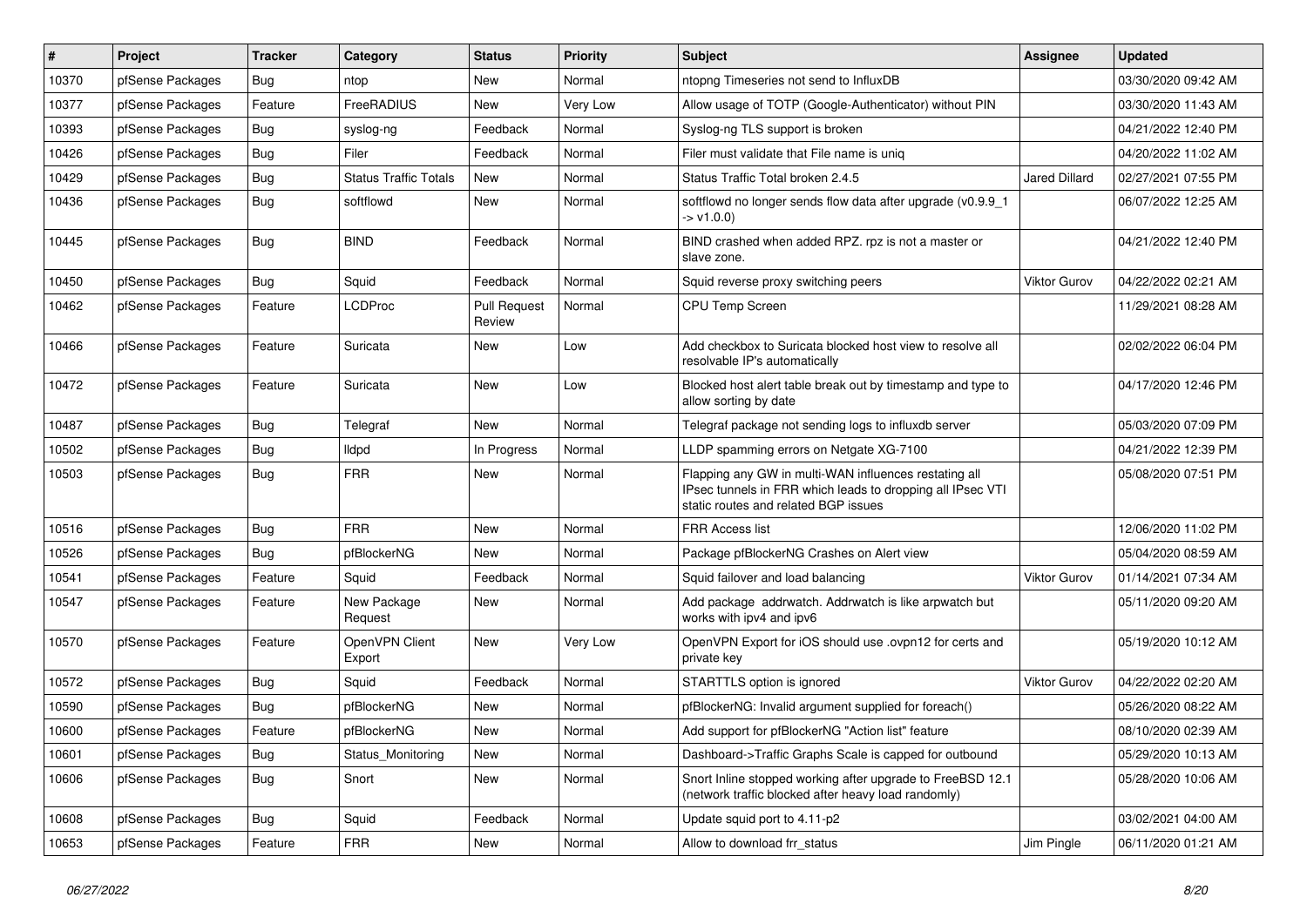| $\pmb{\#}$ | Project          | <b>Tracker</b> | Category               | <b>Status</b> | <b>Priority</b> | <b>Subject</b>                                                                                                                      | <b>Assignee</b>     | <b>Updated</b>      |
|------------|------------------|----------------|------------------------|---------------|-----------------|-------------------------------------------------------------------------------------------------------------------------------------|---------------------|---------------------|
| 10692      | pfSense Packages | <b>Bug</b>     | <b>PIMD</b>            | Feedback      | Normal          | PIMD starts twice at boot                                                                                                           |                     | 04/21/2022 12:40 PM |
| 10693      | pfSense Packages | <b>Bug</b>     | <b>BIND</b>            | <b>New</b>    | Normal          | pfSense Bind Zone Editor UI does not update zone serial<br>number when a change is made                                             |                     | 09/01/2021 12:51 AM |
| 10695      | pfSense Packages | Bug            | FreeRADIUS             | <b>New</b>    | Normal          | FreeRadius Accounting skipping MBs after reboot due to<br>power down                                                                |                     | 06/24/2020 04:49 AM |
| 10739      | pfSense Packages | Feature        | haproxy                | Feedback      | Normal          | Update HAproxy-devel package to 2.2 and HAproxy to 2.0                                                                              | <b>Viktor Gurov</b> | 10/03/2021 03:53 PM |
| 10760      | pfSense Packages | <b>Bug</b>     | <b>BIND</b>            | New           | High            | pfSense BIND 9.14.12 server terminates due to assertion<br>failure                                                                  |                     | 07/11/2020 04:53 PM |
| 10779      | pfSense Packages | Feature        | haproxy                | Feedback      | Normal          | <b>HAProxy SSL/TLS Compatibility Mode</b>                                                                                           | Viktor Gurov        | 04/22/2022 02:20 AM |
| 10783      | pfSense Packages | Bug            | ntop                   | <b>New</b>    | Normal          | NtopNG is very unstable on arm64                                                                                                    |                     | 07/22/2020 09:07 AM |
| 10789      | pfSense Packages | Feature        | <b>FRR</b>             | Feedback      | Normal          | FRR integrated configuration and hitless reloads                                                                                    | Jim Pingle          | 01/20/2021 11:16 PM |
| 10791      | pfSense Packages | <b>Bug</b>     | PIMD                   | New           | Normal          | Valid (vlan)interfaces do not get vif reporting "Invalid phyint<br>address"                                                         |                     | 10/06/2020 09:20 AM |
| 10796      | pfSense Packages | Feature        | Cellular               | Feedback      | Normal          | Huawei ME909u-521 support                                                                                                           |                     | 04/21/2022 12:40 PM |
| 10818      | pfSense Packages | Feature        | New Package<br>Request | <b>New</b>    | Normal          | <b>UDP Broadcast Relay</b>                                                                                                          |                     | 05/31/2022 02:13 AM |
| 10831      | pfSense Packages | Feature        | New Package<br>Request | <b>New</b>    | Very Low        | Integration of nntp-proxy into pfsense                                                                                              |                     | 08/13/2020 09:09 AM |
| 10841      | pfSense Packages | Feature        | pfBlockerNG            | New           | Normal          | Allow per Source/VLAN/Network individual black&whitelists                                                                           |                     | 10/18/2020 07:42 AM |
| 10845      | pfSense Packages | <b>Bug</b>     | apcupsd                | New           | Normal          | apcupsd doesn't stop when not enabled                                                                                               |                     | 08/24/2020 10:16 AM |
| 10865      | pfSense Packages | Feature        | squidguard             | <b>New</b>    | Normal          | squidGuard lacks options to send traffic action logs to<br>syslog server                                                            |                     | 09/05/2020 01:21 AM |
| 10871      | pfSense Packages | Feature        | FreeRADIUS             | Feedback      | Normal          | Extra time period counters for SQL backend                                                                                          | <b>Viktor Gurov</b> | 04/22/2022 02:19 AM |
| 10872      | pfSense Packages | Feature        | Suricata               | Feedback      | Normal          | Add adjustable notification for Severity Alert                                                                                      | Viktor Gurov        | 08/20/2021 07:52 AM |
| 10900      | pfSense Packages | <b>Bug</b>     | Backup                 | Feedback      | Normal          | /packages/backup/backup.php?a=download&t=backup<br>HTTP 504, or Sends PHP Error Message as ASCII/Text file<br>Named pfsense.bak.tgz |                     | 04/05/2022 01:51 AM |
| 10908      | pfSense Packages | Feature        | FreeRADIUS             | Feedback      | Normal          | FreeRADIUS server certificate not using full CA chain                                                                               | Viktor Gurov        | 04/22/2022 02:19 AM |
| 10909      | pfSense Packages | Feature        | PIMD                   | <b>New</b>    | Normal          | #define MAXVIFS 32 to 64                                                                                                            |                     | 04/21/2022 12:39 PM |
| 10935      | pfSense Packages | <b>Bug</b>     | <b>FRR</b>             | New           | Normal          | FRR 0.6.7-6 - BGPD service recycled IPv6 without Route<br>Map                                                                       |                     | 12/30/2020 05:00 PM |
| 10936      | pfSense Packages | <b>Bug</b>     | haproxy                | Feedback      | Normal          | both haproxy/haproxy-devel non-existent option<br>lb-agent-chk                                                                      |                     | 04/21/2022 12:40 PM |
| 10989      | pfSense Packages | Bug            | Snort                  | New           | Low             | Snort alert page has hidden characters in IPv6 address                                                                              |                     | 10/17/2020 04:06 PM |
| 10990      | pfSense Packages | Bug            | NET-SNMP               | Feedback      | Normal          | net-snmp IPv6 listen address needs to be wrapped in<br>square brackets                                                              |                     | 03/19/2021 05:09 AM |
| 10994      | pfSense Packages | <b>Bug</b>     | squidguard             | New           | Low             | SquidGuard Blacklists Restore Default button does not work                                                                          |                     | 10/20/2020 12:26 PM |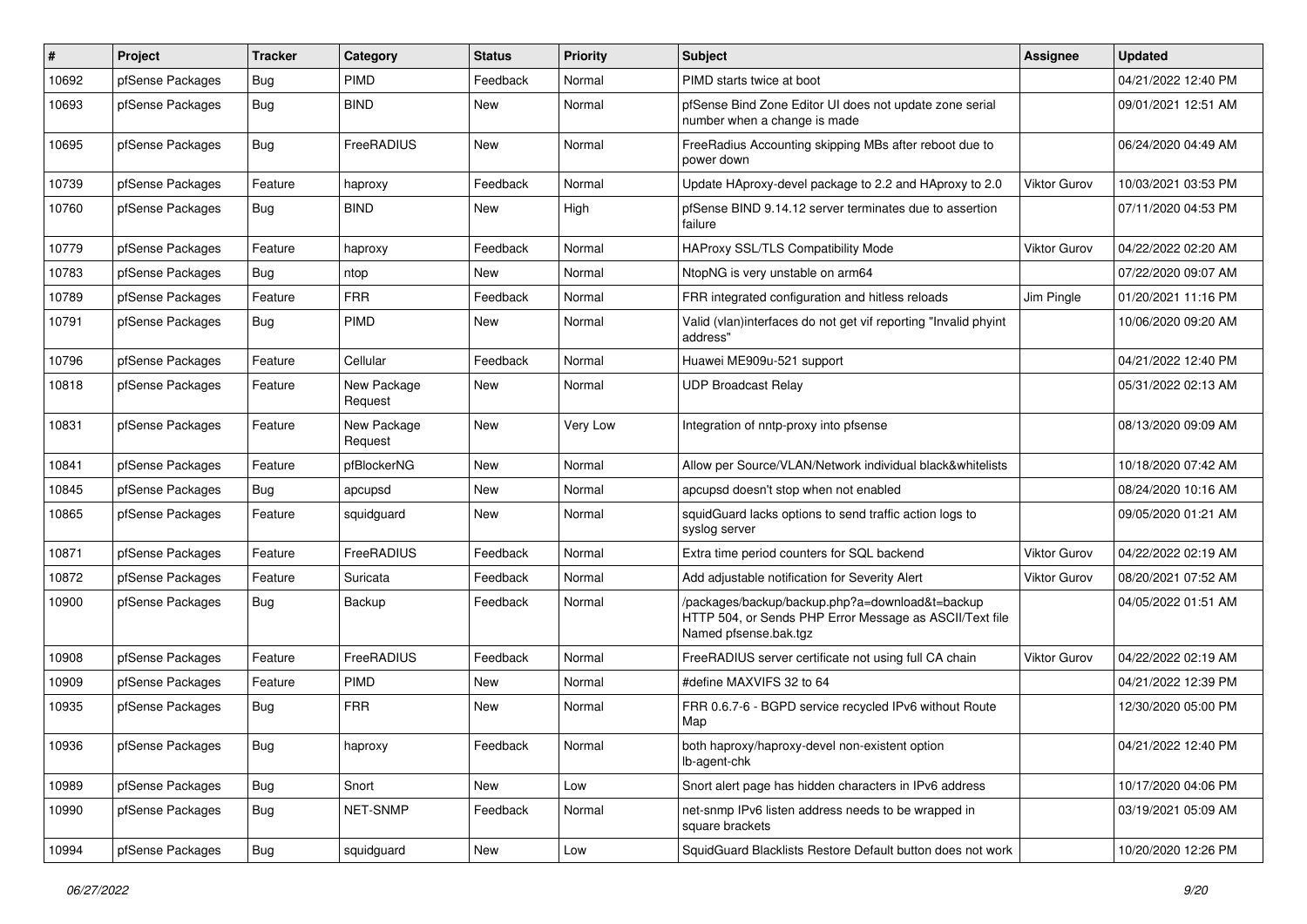| $\pmb{\#}$ | Project          | <b>Tracker</b> | Category                 | <b>Status</b>                 | <b>Priority</b> | <b>Subject</b>                                                                                | <b>Assignee</b>     | <b>Updated</b>      |
|------------|------------------|----------------|--------------------------|-------------------------------|-----------------|-----------------------------------------------------------------------------------------------|---------------------|---------------------|
| 11000      | pfSense Packages | <b>Bug</b>     | haproxy                  | <b>New</b>                    | Very Low        | haproxy deprecated trick suggested                                                            |                     | 12/23/2020 02:55 PM |
| 11026      | pfSense Packages | Feature        | FreeRADIUS               | <b>New</b>                    | Low             | Feedback on Packages - FreeRADIUS package                                                     |                     | 11/02/2020 07:21 AM |
| 11036      | pfSense Packages | Bug            | haproxy                  | New                           | Normal          | <b>HAproxy ACL</b>                                                                            |                     | 02/11/2022 11:27 AM |
| 11040      | pfSense Packages | <b>Bug</b>     | pfBlockerNG              | New                           | Normal          | pfb filter core faults when clearing firewall log                                             |                     | 11/07/2020 01:44 PM |
| 11054      | pfSense Packages | Bug            | FreeRADIUS               | Assigned                      | Normal          | Check Client Certificate CN not working as described                                          | <b>Viktor Gurov</b> | 12/14/2021 07:22 AM |
| 11074      | pfSense Packages | <b>Bug</b>     | <b>BIND</b>              | <b>New</b>                    | Low             | bind Zone Settings Zones, Save button opens "Confirmation<br>required to save changes"        |                     | 11/16/2020 11:08 AM |
| 11092      | pfSense Packages | Feature        | pfBlockerNG              | New                           | Normal          | Detecting DNS tunneling                                                                       |                     | 11/21/2020 04:53 AM |
| 11098      | pfSense Packages | <b>Bug</b>     | Backup                   | Feedback                      | Normal          | Backup Files and Directories plugin crashes firewall if /root<br>specified as backup location | <b>Viktor Gurov</b> | 12/23/2021 10:45 AM |
| 11099      | pfSense Packages | Feature        | pfBlockerNG              | New                           | Normal          | DNSBL blocking by schedule                                                                    |                     | 11/25/2020 12:12 AM |
| 11130      | pfSense Packages | Feature        | <b>FRR</b>               | Feedback                      | Normal          | FRR RIP support                                                                               | Jim Pingle          | 12/31/2021 04:19 PM |
| 11135      | pfSense Packages | Bug            | haproxy                  | Feedback                      | High            | HAproxy OCSP reponse crontab bug                                                              | <b>Viktor Gurov</b> | 09/10/2021 11:51 AM |
| 11138      | pfSense Packages | Feature        | FreeRADIUS               | New                           | Normal          | new WebGUI checkboxes needed                                                                  |                     | 12/07/2020 08:28 AM |
| 11155      | pfSense Packages | Feature        | pfBlockerNG              | Feedback                      | Normal          | SafeSearch AAAA                                                                               | <b>Viktor Gurov</b> | 02/05/2021 04:54 AM |
| 11156      | pfSense Packages | Feature        | pfBlockerNG              | New                           | Normal          | Add an option include subdomains for the noAAAA feature                                       |                     | 12/11/2020 10:19 AM |
| 11158      | pfSense Packages | Bug            | <b>FRR</b>               | New                           | High            | <b>FRR Prefix Lists</b>                                                                       |                     | 12/30/2020 04:55 PM |
| 11163      | pfSense Packages | Feature        | <b>ACME</b>              | <b>Pull Request</b><br>Review | Normal          | Preferred Chain option                                                                        |                     | 10/18/2021 09:10 AM |
| 11165      | pfSense Packages | Feature        | OpenVPN Client<br>Export | New                           | Very Low        | OpenVPN Exporter - Allow for name customization                                               |                     | 07/10/2021 12:58 PM |
| 11178      | pfSense Packages | Feature        | Filer                    | <b>New</b>                    | Normal          | Filer do not ask what to do with previous filename                                            |                     | 12/31/2020 02:45 AM |
| 11180      | pfSense Packages | <b>Bug</b>     | Filer                    | Feedback                      | Normal          | Filer run action for files on sync that wan't been modified                                   | <b>Viktor Gurov</b> | 01/08/2021 07:27 AM |
| 11182      | pfSense Packages | <b>Bug</b>     | <b>NRPE</b>              | New                           | Normal          | NRPE in HA syncs the bind IP                                                                  |                     | 12/01/2021 02:15 AM |
| 11185      | pfSense Packages | <b>Bug</b>     | ntop                     | Feedback                      | Normal          | Redis service stopping before NtopNg                                                          |                     | 04/21/2022 12:40 PM |
| 11200      | pfSense Packages | Feature        | Squid                    | New                           | Normal          | Squid reverse proxy + multiple ssl certificates                                               |                     | 12/31/2020 03:50 AM |
| 11204      | pfSense Packages | <b>Bug</b>     | <b>NET-SNMP</b>          | Feedback                      | Normal          | Fix net-snmp logging to syslog                                                                | Jim Pingle          | 03/19/2021 05:10 AM |
| 11206      | pfSense Packages | Feature        | <b>FRR</b>               | <b>Pull Request</b><br>Review | Normal          | <b>FRR 7.5</b>                                                                                | Jim Pingle          | 01/08/2021 12:47 PM |
| 11209      | pfSense Packages | Feature        | pfBlockerNG              | New                           | Normal          | pfBlockerNG soft blocking                                                                     |                     | 01/01/2021 02:07 PM |
| 11210      | pfSense Packages | Feature        | Suricata                 | Feedback                      | Normal          | 3rd party rulesets                                                                            | <b>Viktor Gurov</b> | 11/24/2021 04:21 AM |
| 11227      | pfSense Packages | Feature        | pfBlockerNG              | <b>New</b>                    | Normal          | Feeds update                                                                                  |                     | 01/07/2021 12:11 AM |
| 11235      | pfSense Packages | Bug            | Filer                    | <b>New</b>                    | Normal          | Filer run script when "state" unchanged                                                       |                     | 01/08/2021 07:24 AM |
| 11248      | pfSense Packages | Feature        | squidguard               | Feedback                      | Normal          | SafeSearch update                                                                             | <b>Viktor Gurov</b> | 01/28/2021 10:01 AM |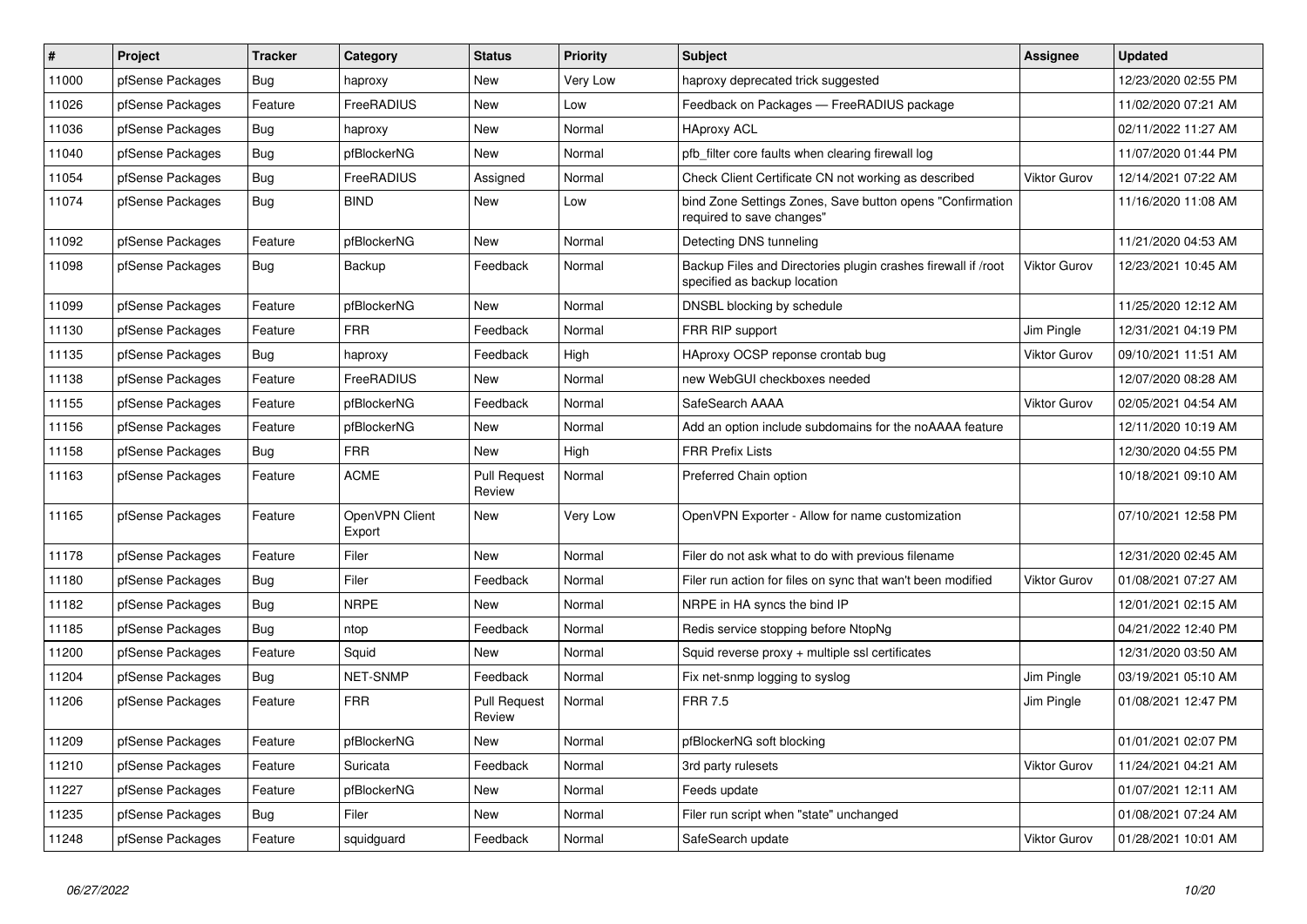| $\sharp$ | Project          | <b>Tracker</b> | Category               | <b>Status</b>                 | <b>Priority</b> | <b>Subject</b>                                                                                                         | Assignee            | <b>Updated</b>      |
|----------|------------------|----------------|------------------------|-------------------------------|-----------------|------------------------------------------------------------------------------------------------------------------------|---------------------|---------------------|
| 11260    | pfSense Packages | Feature        | pfBlockerNG            | New                           | Normal          | pfBlockerNG: predefined ASN groups for Google,<br>Facebook, Apple, etc with useful selections                          |                     | 01/18/2021 03:46 PM |
| 11261    | pfSense Packages | Bug            | pfBlockerNG            | New                           | Normal          | pfBlockerNG ASN numbers in IPv4 (/IPv6) Custom_List<br>generate error(s) "Invalid numeric literal at line 1, column 7" |                     | 01/28/2021 08:34 AM |
| 11266    | pfSense Packages | Feature        | AutoConfigBackup       | New                           | Very Low        | Give an option to list restore point in "reverse" order/latest at<br>the top.                                          |                     | 01/19/2021 06:58 PM |
| 11274    | pfSense Packages | Bug            | ntop                   | Feedback                      | Normal          | ntopng https web server does not present full certificate<br>chain                                                     | Viktor Gurov        | 01/28/2021 09:51 AM |
| 11295    | pfSense Packages | Feature        | pfBlockerNG            | Feedback                      | Normal          | DNSBL IDN support                                                                                                      | Viktor Gurov        | 09/10/2021 11:33 AM |
| 11301    | pfSense Packages | Feature        | <b>FRR</b>             | Feedback                      | Normal          | Switch FRR to use default rc file as a service control base                                                            | Jim Pingle          | 01/28/2021 09:35 AM |
| 11331    | pfSense Packages | Bug            | FreeRADIUS             | Feedback                      | Normal          | FreeRADIUS latest package upgrade broke Plain Mac<br>Authentication                                                    | <b>Viktor Gurov</b> | 01/30/2021 10:08 AM |
| 11343    | pfSense Packages | Bug            | <b>BIND</b>            | Feedback                      | Low             | Invalid link to pfSense-pkg-bind changelog                                                                             | Viktor Gurov        | 04/05/2022 08:12 AM |
| 11345    | pfSense Packages | Bug            | <b>FRR</b>             | Feedback                      | Normal          | FRR-OSPF - No "prefix-list" possible                                                                                   | Jim Pingle          | 02/04/2021 11:03 PM |
| 11375    | pfSense Packages | <b>Bug</b>     | apcupsd                | New                           | Normal          | UPS Type <blank> for USB APC</blank>                                                                                   |                     | 02/26/2021 11:10 AM |
| 11377    | pfSense Packages | <b>Bug</b>     | <b>FRR</b>             | <b>Pull Request</b><br>Review | Normal          | <b>FRR</b> deinstall                                                                                                   |                     | 03/10/2021 08:21 AM |
| 11388    | pfSense Packages | Bug            | FreeRADIUS             | Feedback                      | Normal          | Captive Portal authentication error with MySQL backend                                                                 | Viktor Gurov        | 02/10/2021 08:54 AM |
| 11398    | pfSense Packages | Bug            | pfBlockerNG            | New                           | Normal          | pfBlocker upgrade hangs forever                                                                                        |                     | 04/21/2022 12:39 PM |
| 11404    | pfSense Packages | <b>Bug</b>     | <b>FRR</b>             | Feedback                      | Normal          | Incorrect prefix/access lists migration on update                                                                      | <b>Viktor Gurov</b> | 02/18/2021 09:49 AM |
| 11410    | pfSense Packages | Feature        | New Package<br>Request | New                           | Normal          | adding bpytop (former Bashtop)                                                                                         |                     | 07/26/2021 12:33 PM |
| 11411    | pfSense Packages | Feature        | New Package<br>Request | New                           | Normal          | Smokeping as a default latency measurement tool                                                                        |                     | 02/12/2021 09:29 PM |
| 11414    | pfSense Packages | Bug            | pfBlockerNG            | New                           | Normal          | Enabling feed "Public DNS4 all" breaks some Google<br>services                                                         |                     | 02/13/2021 02:46 AM |
| 11434    | pfSense Packages | <b>Bug</b>     | squidguard             | Feedback                      | Normal          | SquidGuard over 1.16.18 11                                                                                             |                     | 04/21/2022 12:40 PM |
| 11477    | pfSense Packages | <b>Bug</b>     | <b>FRR</b>             | Feedback                      | Normal          | FRR does not recognize some BFD options                                                                                | <b>Viktor Gurov</b> | 02/26/2021 10:52 PM |
| 11479    | pfSense Packages | <b>Bug</b>     | snmptt                 | New                           | Normal          | snmptt 1.4.2 does not work in daemon mode                                                                              |                     | 02/20/2021 04:37 PM |
| 11490    | pfSense Packages | Bug            | Service Watchdog       | New                           | Very Low        | Service Watchdog - Impacts Reboots and Package Updates                                                                 |                     | 02/22/2021 12:07 PM |
| 11491    | pfSense Packages | Bug            | haproxy                | Feedback                      | Normal          | haproxy-devel v0.62 2 - startup error 'httpchk'                                                                        | <b>Viktor Gurov</b> | 06/22/2021 08:46 AM |
| 11493    | pfSense Packages | Bug            | Zabbix                 | New                           | Very Low        | After upgrade zabbix proxy wont start                                                                                  |                     | 02/21/2021 05:31 AM |
| 11509    | pfSense Packages | <b>Bug</b>     | <b>LCDProc</b>         | New                           | Low             | LCD package - not starting at boot - stop and start in Status<br>Window not possible                                   |                     | 02/23/2021 10:55 AM |
| 11515    | pfSense Packages | Bug            | node exporter          | Feedback                      | Normal          | node_exporter 0.18.1_1 - Unable to interact or start the<br>service from web ui                                        | Viktor Gurov        | 07/14/2021 12:37 PM |
| 11522    | pfSense Packages | Bug            | Zabbix                 | New                           | Normal          | fping6 error                                                                                                           |                     | 02/24/2021 07:13 AM |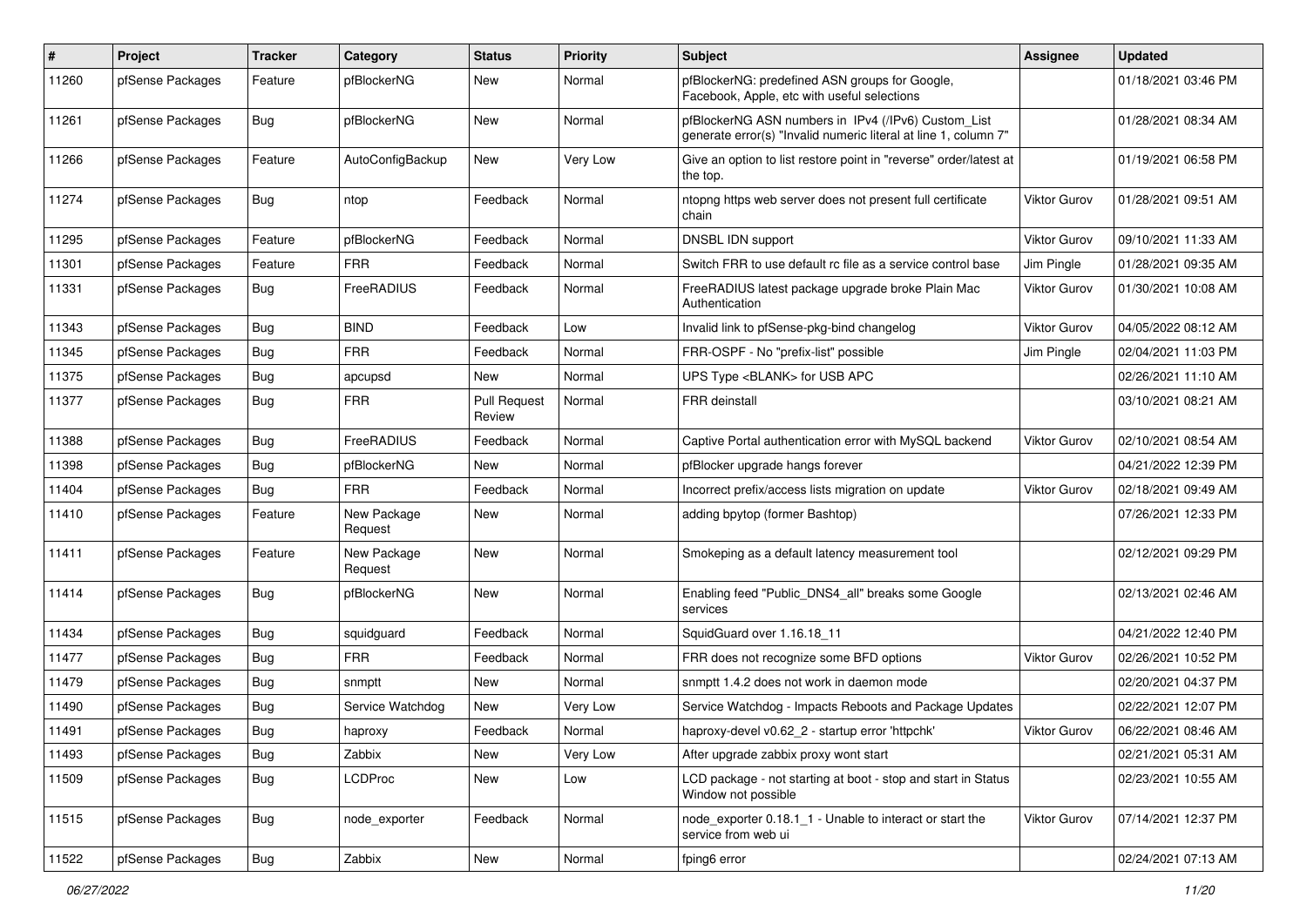| #     | <b>Project</b>   | <b>Tracker</b> | Category                     | <b>Status</b> | Priority  | <b>Subject</b>                                                                          | Assignee            | <b>Updated</b>      |
|-------|------------------|----------------|------------------------------|---------------|-----------|-----------------------------------------------------------------------------------------|---------------------|---------------------|
| 11525 | pfSense Packages | Bug            | Suricata                     | New           | Normal    | pfsense 2.5.0 release version for vlan issue to suricata                                |                     | 11/11/2021 08:16 AM |
| 11530 | pfSense Packages | <b>Bug</b>     | ntop                         | Feedback      | Low       | ntopng 4.2 needs to be updated to 4.3, Bug when accessing<br>a host for details         |                     | 03/05/2022 08:35 PM |
| 11534 | pfSense Packages | Regression     | FreeRADIUS                   | New           | High      | FreeRADIUS EAP anonymous connection forbidden<br>out-of-tunnel                          |                     | 07/14/2021 02:32 AM |
| 11563 | pfSense Packages | Bug            | <b>BIND</b>                  | <b>New</b>    | High      | BIND GUI writes TXT records > 255 characters                                            |                     | 02/27/2021 07:11 AM |
| 11567 | pfSense Packages | Feature        | Mail report                  | <b>New</b>    | Normal    | Email report add a note filed request                                                   |                     | 02/27/2021 03:44 PM |
| 11572 | pfSense Packages | <b>Bug</b>     | pfBlockerNG                  | <b>New</b>    | High      | Auto created firewall rules have IPv4 as protocol only - even<br>for IPv6 lists.        |                     | 06/25/2022 10:59 AM |
| 11573 | pfSense Packages | Feature        | New Package<br>Request       | New           | Normal    | <b>Custom Commands</b>                                                                  |                     | 03/16/2021 07:28 PM |
| 11579 | pfSense Packages | Feature        | Snort                        | <b>New</b>    | Normal    | Snort alerts or blocks trigger notifications                                            |                     | 03/01/2021 03:26 AM |
| 11592 | pfSense Packages | Bug            | node exporter                | New           | Normal    | Node exporter can not read system statistics                                            |                     | 10/15/2021 09:37 PM |
| 11610 | pfSense Packages | Bug            | NET-SNMP                     | New           | Normal    | NET-SNMP is not setting the correct permissions on AgentX                               |                     | 06/28/2021 07:54 AM |
| 11634 | pfSense Packages | Regression     | <b>BIND</b>                  | New           | Normal    | bind hangs when pfsense is reconnecting as an openvpn<br>client to a TUN openvpn server |                     | 03/14/2021 07:23 AM |
| 11650 | pfSense Packages | Bug            | <b>FRR</b>                   | <b>New</b>    | Very Low  | FRR configuration broken on restore of manually edited<br>FRR config sections           |                     | 03/10/2021 08:50 AM |
| 11681 | pfSense Packages | Bug            | <b>FRR</b>                   | Feedback      | Normal    | FRR generates invalid BFD configuration after removing<br>interfaces                    | <b>Viktor Gurov</b> | 07/14/2021 04:40 PM |
| 11693 | pfSense Packages | Bug            | <b>FRR</b>                   | Feedback      | Normal    | IPv6 static routing fails                                                               | <b>Viktor Gurov</b> | 04/26/2022 08:50 AM |
| 11703 | pfSense Packages | Feature        | <b>FRR</b>                   | New           | Normal    | add Krill and Routinator support BGP RPKI                                               |                     | 03/18/2021 07:47 PM |
| 11738 | pfSense Packages | Regression     | squidguard                   | Feedback      | Normal    | SquidGuard 1.16.18_17 Not Filtering Blacklist<br>No-Transparent Mode                    | <b>Viktor Gurov</b> | 12/21/2021 05:48 AM |
| 11742 | pfSense Packages | <b>Bug</b>     | Suricata                     | <b>New</b>    | Normal    | Blocking / Unblocking is not working correctly.                                         |                     | 09/01/2021 11:08 AM |
| 11746 | pfSense Packages | Bug            | FreeRADIUS                   | Feedback      | Normal    | Second LDAP server configuration misses the ipaNThash<br>control attribute              | <b>Viktor Gurov</b> | 07/14/2021 01:44 PM |
| 11749 | pfSense Packages | Feature        | pfBlockerNG                  | New           | Normal    | Option to disable NAT rule creation                                                     |                     | 04/06/2021 11:45 PM |
| 11756 | pfSense Packages | Bug            | haproxy                      | Feedback      | Normal    | HaProxy does not transfer backend states during reload                                  | <b>Viktor Gurov</b> | 07/14/2021 01:21 PM |
| 11763 | pfSense Packages | Bug            | Status Monitoring            | New           | Normal    | Traffic graphs refresh issue                                                            |                     | 05/03/2021 09:44 AM |
| 11777 | pfSense Packages | Bug            | Unbound                      | New           | Very Low  | Input validation prevents DNS Resolver from being disabled                              |                     | 04/05/2021 05:51 PM |
| 11780 | pfSense Packages | <b>Bug</b>     | Suricata                     | New           | Very High | Suricata package fails to prune suricata.log                                            |                     | 08/06/2021 07:18 AM |
| 11784 | pfSense Packages | Feature        | squidguard                   | <b>New</b>    | Normal    | squidguard auto update blacklist option                                                 |                     | 04/06/2021 01:53 AM |
| 11797 | pfSense Packages | Bug            | <b>Status Traffic Totals</b> | New           | Normal    | Traffic Totals lost upon reboot when using a ramdisk for /var<br>and /tmp               | John Cornwell       | 04/10/2021 06:27 PM |
| 11802 | pfSense Packages | Bug            | FreeRADIUS                   | <b>New</b>    | Normal    | FreeRADIUS sync                                                                         |                     | 05/10/2021 04:18 AM |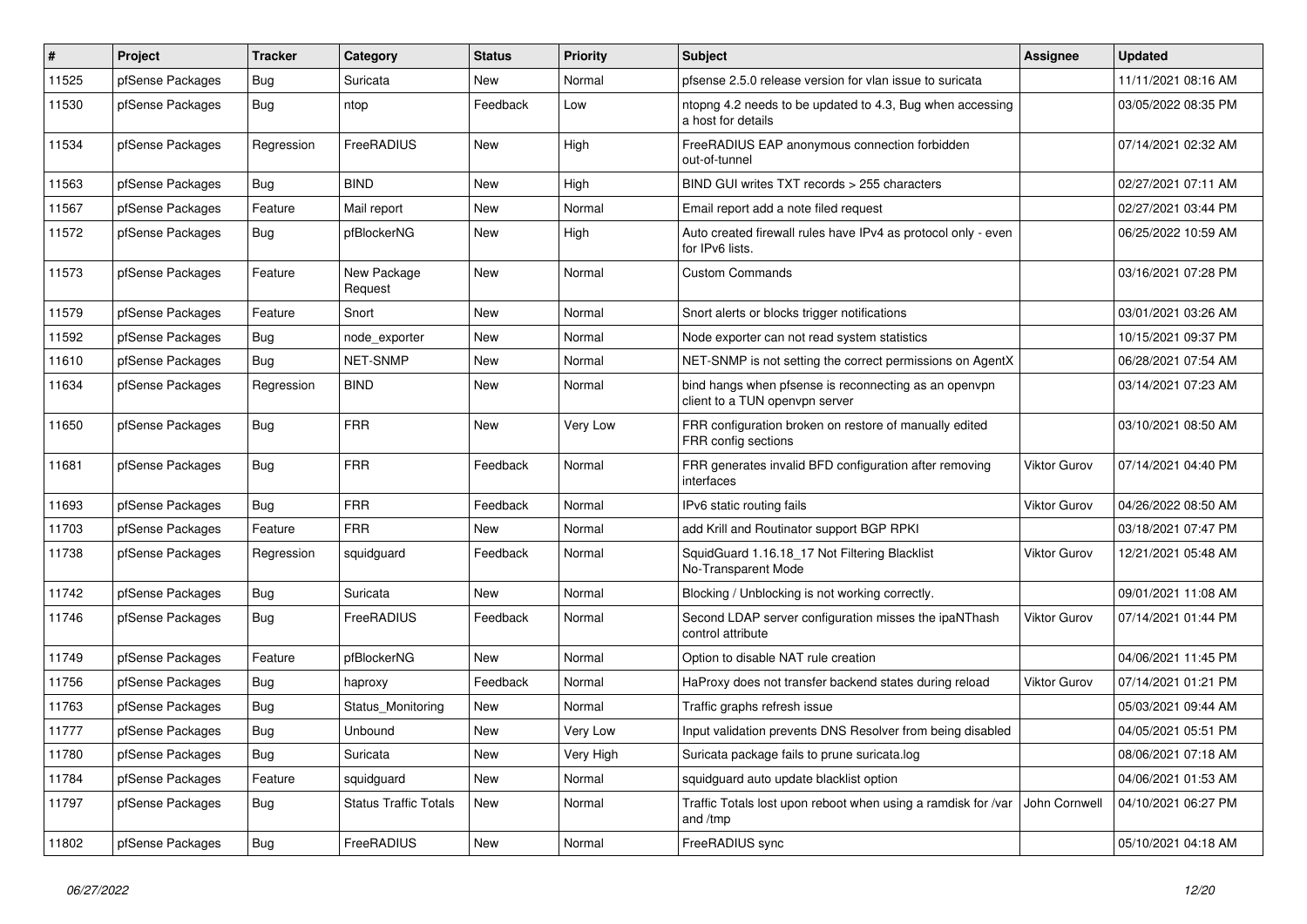| $\vert$ # | Project          | <b>Tracker</b> | Category                    | <b>Status</b> | <b>Priority</b> | Subject                                                                          | <b>Assignee</b>     | <b>Updated</b>      |
|-----------|------------------|----------------|-----------------------------|---------------|-----------------|----------------------------------------------------------------------------------|---------------------|---------------------|
| 11823     | pfSense Packages | Feature        | <b>FRR</b>                  | New           | Normal          | Route handling enhancements                                                      |                     | 04/19/2021 06:23 PM |
| 11826     | pfSense Packages | Feature        | <b>ACME</b>                 | New           | Normal          | Preserve acme SAN Method parameters for new cert<br>creations                    |                     | 04/20/2021 02:02 PM |
| 11827     | pfSense Packages | Feature        | <b>ACME</b>                 | New           | Normal          | Please include acme deploy folder/scripts                                        |                     | 03/06/2022 04:31 AM |
| 11835     | pfSense Packages | Bug            | <b>FRR</b>                  | New           | Normal          | FRR OSPF redistributed connected routes disappearing                             |                     | 04/22/2021 07:11 AM |
| 11836     | pfSense Packages | Bug            | <b>FRR</b>                  | Assigned      | Normal          | FRR ACCEPTFILTER unstable                                                        | Viktor Gurov        | 02/14/2022 07:20 AM |
| 11837     | pfSense Packages | Feature        | <b>FRR</b>                  | New           | Low             | Increase field length of FRR Networks in Access Lists and<br><b>Prefix Lists</b> |                     | 04/22/2021 07:10 AM |
| 11841     | pfSense Packages | Bug            | <b>FRR</b>                  | New           | Normal          | FRR access lists default bahavior changed to permit by<br>default                |                     | 04/22/2021 09:52 AM |
| 11847     | pfSense Packages | Bug            | <b>FRR</b>                  | Feedback      | Normal          | Filters not applied to PEER Groups                                               | Viktor Gurov        | 07/30/2021 07:45 PM |
| 11848     | pfSense Packages | Bug            | Squid                       | New           | Normal          | Issue with squid cache download speed                                            |                     | 04/23/2021 09:30 PM |
| 11879     | pfSense Packages | Feature        | <b>ACME</b>                 | Feedback      | Normal          | Add support for SSL.com ACME server                                              | Jim Pingle          | 03/02/2022 02:03 PM |
| 11890     | pfSense Packages | Feature        | New Package<br>Request      | New           | Normal          | Browser-based "clientless" VPN                                                   |                     | 05/05/2021 07:26 AM |
| 11898     | pfSense Packages | Bug            | apcupsd                     | New           | Normal          | PHP error from apcupsd dashboard widget                                          |                     | 05/07/2021 09:12 AM |
| 11931     | pfSense Packages | Feature        | <b>ACME</b>                 | New           | Normal          | Add support for validating a domain's ownership via Google<br>Cloud Cloud DNS    |                     | 02/15/2022 03:18 AM |
| 11936     | pfSense Packages | Bug            | <b>FRR</b>                  | Incomplete    | High            | FRR does not connect BGP when using password                                     |                     | 05/19/2021 08:12 AM |
| 11937     | pfSense Packages | Bug            | haproxy                     | Feedback      | Normal          | HAproxy "Use Client-IP" option breaks Captive Portal                             | <b>Viktor Gurov</b> | 06/22/2021 08:48 AM |
| 11961     | pfSense Packages | Bug            | <b>FRR</b>                  | Feedback      | Normal          | FRR OSPF add unwanted area 0 authentication to router<br>ospf                    | Viktor Gurov        | 09/16/2021 10:25 PM |
| 11963     | pfSense Packages | Feature        | <b>FRR</b>                  | New           | Normal          | Dynamically change OSPF interface costs on selected<br>interfaces on CARP event  |                     | 05/26/2021 04:13 AM |
| 11970     | pfSense Packages | Bug            | Coreboot                    | New           | Normal          | Netgate Firmware Upgrade Doesn't Work on XG-2758                                 |                     | 04/21/2022 12:39 PM |
| 11980     | pfSense Packages | Bug            | FreeRADIUS                  | Feedback      | Normal          | EAP does not work with SQL backend                                               |                     | 07/21/2021 07:24 AM |
| 11997     | pfSense Packages | Bug            | <b>IPsec Profile Wizard</b> | New           | Normal          | Add Support for Android Strongswan Profiles in the Profile<br>Wizard             | Jim Pingle          | 07/10/2021 07:51 PM |
| 12009     | pfSense Packages | Bug            | Zabbix                      | <b>New</b>    | Normal          | Zabbix Agent starts twice by /etc/rc.start_packages                              |                     | 06/08/2021 01:35 AM |
| 12033     | pfSense Packages | Bug            | pfBlockerNG                 | New           | Normal          | maxmindb and _sqlite3 modules not found                                          |                     | 10/01/2021 04:42 AM |
| 12036     | pfSense Packages | <b>Bug</b>     | Zabbix                      | Feedback      | Normal          | Certificate Manager page do not show Zabbix used<br>certificates                 | Viktor Gurov        | 07/15/2021 11:46 AM |
| 12073     | pfSense Packages | Bug            | NET-SNMP                    | Feedback      | Normal          | netsnmptrapd.conf syntax is wrong                                                |                     | 04/21/2022 12:40 PM |
| 12084     | pfSense Packages | Bug            | <b>FRR</b>                  | New           | Normal          | libfrr.so.0 error on SG-1100                                                     |                     | 06/26/2021 08:22 AM |
| 12097     | pfSense Packages | Feature        | pfBlockerNG                 | New           | Normal          | Add dnsbl and geoip logs to system log                                           |                     | 07/06/2021 01:25 PM |
| 12101     | pfSense Packages | <b>Bug</b>     | arpwatch                    | Assigned      | Normal          | ArpWatch Suppression Mac for "flip-flop" not suppressing                         | Viktor Gurov        | 10/09/2021 07:19 PM |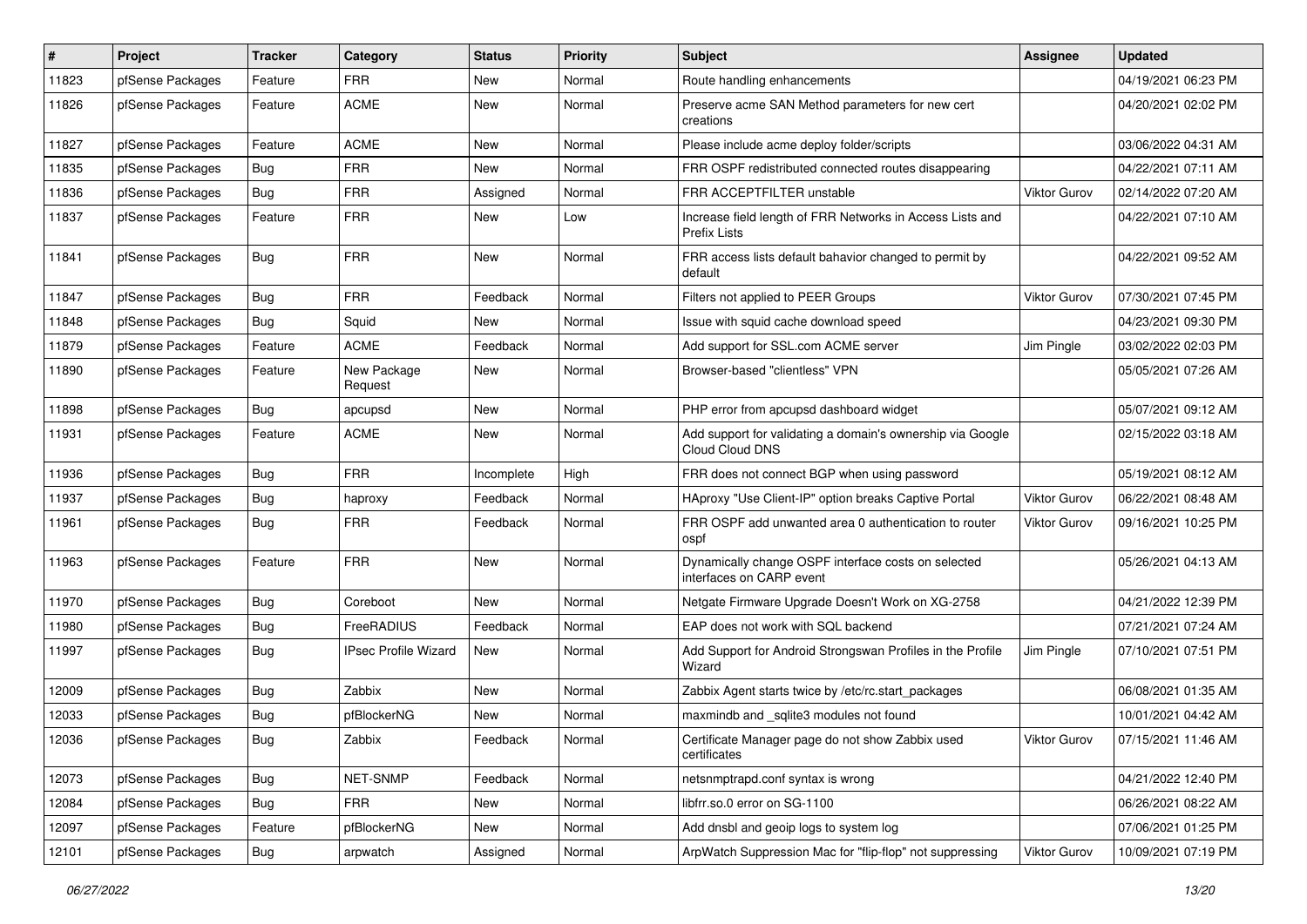| ∦     | Project          | <b>Tracker</b> | Category                 | <b>Status</b> | <b>Priority</b> | Subject                                                                                        | <b>Assignee</b>     | <b>Updated</b>      |
|-------|------------------|----------------|--------------------------|---------------|-----------------|------------------------------------------------------------------------------------------------|---------------------|---------------------|
| 12114 | pfSense Packages | Bug            | syslog-ng                | Feedback      | Normal          | syslog-ng only binds to the last specified interface                                           |                     | 04/21/2022 12:40 PM |
| 12126 | pfSense Packages | Bug            | FreeRADIUS               | New           | Normal          | freeradius3 0.15.7 31                                                                          |                     | 10/11/2021 08:21 AM |
| 12130 | pfSense Packages | Bug            | Zeek                     | New           | Normal          | Zeek fails to start                                                                            |                     | 07/15/2021 02:00 AM |
| 12160 | pfSense Packages | Regression     | syslog-ng                | Feedback      | High            | An invalid configuration is generated when choosing TLS as<br>the default protocol             | Jim Pingle          | 07/23/2021 03:27 PM |
| 12167 | pfSense Packages | <b>Bug</b>     | <b>FRR</b>               | Feedback      | Normal          | BGP TCP setkey not set if neighbor is in peer group                                            | <b>Viktor Gurov</b> | 09/16/2021 09:38 AM |
| 12178 | pfSense Packages | <b>Bug</b>     | WireGuard                | New           | Low             | WireGuard always shows 'Configuring WireGuard<br>tunnelsdone.' message on boot                 |                     | 07/30/2021 06:58 AM |
| 12179 | pfSense Packages | Feature        | gemu-guest-agent         | New           | Normal          | QEMU package                                                                                   |                     | 07/30/2021 08:02 AM |
| 12188 | pfSense Packages | <b>Bug</b>     | OpenVPN Client<br>Export | New           | Normal          | client export breaks multi remote configurations                                               |                     | 10/02/2021 05:58 PM |
| 12206 | pfSense Packages | <b>Bug</b>     | NET-SNMP                 | Feedback      | Normal          | Certificate Manager page doesn't show Net-SNMP used<br>certificates                            | <b>Viktor Gurov</b> | 12/30/2021 09:40 AM |
| 12258 | pfSense Packages | Bug            | WireGuard                | Feedback      | Normal          | Copy key buttons only work in HTTPS mode                                                       |                     | 02/03/2022 04:57 AM |
| 12260 | pfSense Packages | Bug            | ntop                     | New           | Normal          | Update popup and version missmatch?                                                            |                     | 01/08/2022 05:53 AM |
| 12264 | pfSense Packages | Bug            | Squid                    | Feedback      | Low             | Stray <table> line in squid_monitor.php</table>                                                | <b>Viktor Gurov</b> | 12/23/2021 10:53 AM |
| 12278 | pfSense Packages | Regression     | Zabbix                   | Feedback      | Normal          | Invalid plugin certificates() function name                                                    | <b>Viktor Gurov</b> | 08/19/2021 05:52 AM |
| 12281 | pfSense Packages | Feature        | <b>Nut</b>               | New           | Normal          | Add support for Telegram/Pushover notifications                                                | <b>Viktor Gurov</b> | 01/24/2022 07:25 AM |
| 12285 | pfSense Packages | Feature        | Suricata                 | In Progress   | Normal          | Add more EVE Logged Traffic protocols                                                          | <b>Viktor Gurov</b> | 08/20/2021 08:22 AM |
| 12286 | pfSense Packages | <b>Bug</b>     | FreeRADIUS               | <b>New</b>    | Normal          | Add support for ntlm auth in LDAP                                                              |                     | 08/20/2021 08:27 AM |
| 12292 | pfSense Packages | Feature        | Suricata                 | Feedback      | Normal          | GeoIP look on the Alerts, Blocked and Files pages                                              | <b>Viktor Gurov</b> | 08/23/2021 08:16 AM |
| 12308 | pfSense Packages | Feature        | New Package<br>Request   | New           | Normal          | Dynamicaly Update Firewall Aliases from OpenVPN LDAP<br>Group membership of the connected user |                     | 08/27/2021 12:51 AM |
| 12322 | pfSense Packages | Bug            | Suricata                 | Feedback      | Normal          | Suricata creates invalid HOME_NET entries                                                      | <b>Viktor Gurov</b> | 09/10/2021 11:42 AM |
| 12329 | pfSense Packages | Feature        | Avahi                    | New           | Normal          | Add optional floating firewall rules for IPv4 and IPv6                                         |                     | 02/09/2022 04:43 PM |
| 12330 | pfSense Packages | Bug            | pfBlockerNG              | Feedback      | Normal          | pfBlockerNG devel creating invalid NAT rules on boot                                           |                     | 04/21/2022 12:40 PM |
| 12338 | pfSense Packages | <b>Bug</b>     | <b>RRD Summary</b>       | New           | Normal          | RRD Summary does not report data on 3100                                                       |                     | 04/15/2022 02:54 PM |
| 12351 | pfSense Packages | Todo           | pfBlockerNG              | Feedback      | Normal          | Remove non-functional feeds                                                                    | <b>Viktor Gurov</b> | 02/04/2022 02:29 PM |
| 12354 | pfSense Packages | Todo           | haproxy                  | Feedback      | High            | Update haproxy-devel to mitigate CVE-2021-40346                                                | <b>Viktor Gurov</b> | 05/12/2022 08:50 AM |
| 12358 | pfSense Packages | Feature        | pfBlockerNG              | New           | Normal          | IP List Copy/Import/Export                                                                     |                     | 09/09/2021 01:56 PM |
| 12369 | pfSense Packages | Feature        | Mail report              | New           | Low             | Skip If No Content issue                                                                       |                     | 09/14/2021 06:40 AM |
| 12414 | pfSense Packages | Bug            | pfBlockerNG              | Feedback      | Normal          | DNSBL SafeSearch page displays input validation error if<br>DoH / DoT blocking is not enabled  |                     | 12/30/2021 02:49 PM |
| 12423 | pfSense Packages | <b>Bug</b>     | pfBlockerNG              | Feedback      | Normal          | Dashboard shows "SQLite database missing, Force Reload<br>DNSBL to recover!"                   |                     | 12/31/2021 01:06 PM |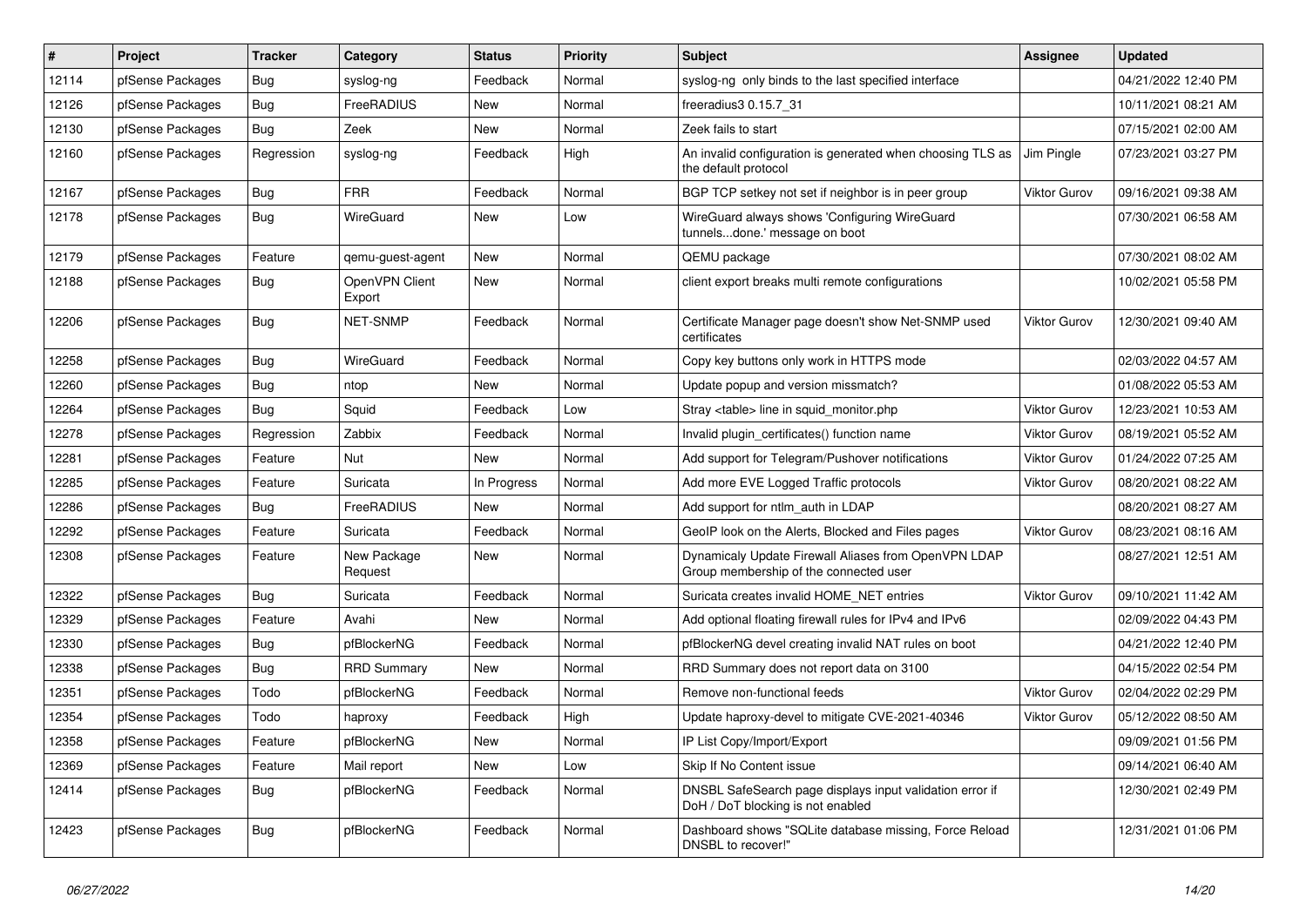| #     | Project          | Tracker    | Category                 | <b>Status</b>                 | <b>Priority</b> | <b>Subject</b>                                                                                            | <b>Assignee</b>       | <b>Updated</b>      |
|-------|------------------|------------|--------------------------|-------------------------------|-----------------|-----------------------------------------------------------------------------------------------------------|-----------------------|---------------------|
| 12427 | pfSense Packages | Todo       | haproxy                  | New                           | Normal          | ha-proxy: action order in the GUI is not keeped in the<br>resulting ha-proxy configuration                |                       | 10/06/2021 07:02 AM |
| 12444 | pfSense Packages | Bug        | ntop                     | New                           | Normal          | ntopng throws errors when viewing single host                                                             |                       | 10/11/2021 12:39 PM |
| 12462 | pfSense Packages | Feature    | Telegraf                 | <b>Pull Request</b><br>Review | Normal-package  | Telegraf: Add "devfs" to ignore fs                                                                        | Offstage Roller       | 10/18/2021 09:03 AM |
| 12465 | pfSense Packages | Feature    | haproxy                  | New                           | Normal          | Add forwardfor advanced usecases                                                                          |                       | 10/16/2021 07:35 PM |
| 12475 | pfSense Packages | Bug        | OpenVPN Client<br>Export | Feedback                      | Normal          | OpenVPN Client Export does not show certificate without<br>private key                                    | Jim Pingle            | 02/17/2022 08:24 AM |
| 12491 | pfSense Packages | Feature    | squidguard               | New                           | Normal          | squidguard: allow multiple regex                                                                          |                       | 10/28/2021 03:30 PM |
| 12502 | pfSense Packages | Feature    | syslog-ng                | <b>New</b>                    | Normal          | Syslog-ng Configuration Library (scl) missing                                                             |                       | 11/02/2021 06:06 PM |
| 12506 | pfSense Packages | Bug        | Suricata                 | Feedback                      | Normal          | Only selected instance is restarted on suppress list change                                               | <b>Viktor Gurov</b>   | 12/01/2021 04:43 AM |
| 12507 | pfSense Packages | Bug        | softflowd                | <b>Pull Request</b><br>Review | Normal          | Add support for bi-directional flows in softflowd                                                         |                       | 11/11/2021 03:53 AM |
| 12513 | pfSense Packages | Feature    | WireGuard                | New                           | Normal          | WireGuard Utilization Status (Beyond Active Connection)                                                   | Christian<br>McDonald | 12/22/2021 08:40 PM |
| 12520 | pfSense Packages | Feature    | Squid                    | New                           | High            | [Squid] - Allow or Deny Mappings from IP/Host/GeoIP<br>sources                                            |                       | 11/12/2021 02:13 PM |
| 12525 | pfSense Packages | Feature    | WireGuard                | New                           | Normal          | WireGuard Tunnel restore configuration                                                                    | Christian<br>McDonald | 11/17/2021 07:15 AM |
| 12526 | pfSense Packages | Feature    | WireGuard                | New                           | Normal          | <b>WireGuard Widget</b>                                                                                   | Christian<br>McDonald | 11/17/2021 07:15 AM |
| 12538 | pfSense Packages | Bug        | <b>PIMD</b>              | New                           | Normal          | PIMD sub-interface bug                                                                                    |                       | 11/20/2021 09:44 PM |
| 12573 | pfSense Packages | Feature    | New Package<br>Request   | New                           | Normal          | Dashboard widget with external connection map                                                             | aleksei<br>prokofiev  | 12/07/2021 07:38 AM |
| 12608 | pfSense Packages | Bug        | WireGuard                | New                           | High            | WireGuard tunnels monitored by dpinger causing system to<br>stop routing completely in certain situations | Christian<br>McDonald | 12/16/2021 03:14 PM |
| 12623 | pfSense Packages | Bug        | <b>ACME</b>              | New                           | Normal          | acme.sh package   DNS-ISPConfig settings                                                                  | <b>Viktor Gurov</b>   | 03/10/2022 03:42 PM |
| 12643 | pfSense Packages | Regression | Suricata                 | Feedback                      | Normal          | Rule categories are cleared after clicking the save button on<br>the Global Settings page                 |                       | 12/30/2021 03:44 AM |
| 12653 | pfSense Packages | Regression | <b>FRR</b>               | Feedback                      | Normal          | RIP related startup error                                                                                 | Viktor Gurov          | 12/30/2021 08:37 AM |
| 12655 | pfSense Packages | Bug        | Telegraf                 | New                           | Normal          | telegraf, wireguard plugin failing                                                                        |                       | 12/30/2021 05:51 PM |
| 12656 | pfSense Packages | Feature    | New Package<br>Request   | New                           | Normal          | NextDNS                                                                                                   |                       | 01/31/2022 01:50 AM |
| 12658 | pfSense Packages | Feature    | darkstat                 | <b>New</b>                    | Normal          | Adding prometheus metrics to darkstat                                                                     |                       | 05/27/2022 09:44 PM |
| 12667 | pfSense Packages | <b>Bug</b> | WireGuard                | New                           | Normal          | Firewall Crashed After Upgrading Wireguard                                                                |                       | 01/07/2022 09:18 AM |
| 12670 | pfSense Packages | Bug        | ACME                     | New                           | Normal          | ACME package writes credentials to system log                                                             | Viktor Gurov          | 03/07/2022 10:58 AM |
| 12683 | pfSense Packages | Bug        | Snort                    | Feedback                      | Normal          | snort_get_vpns_list() does not include OpenVPN CSO                                                        | Viktor Gurov          | 02/15/2022 10:47 AM |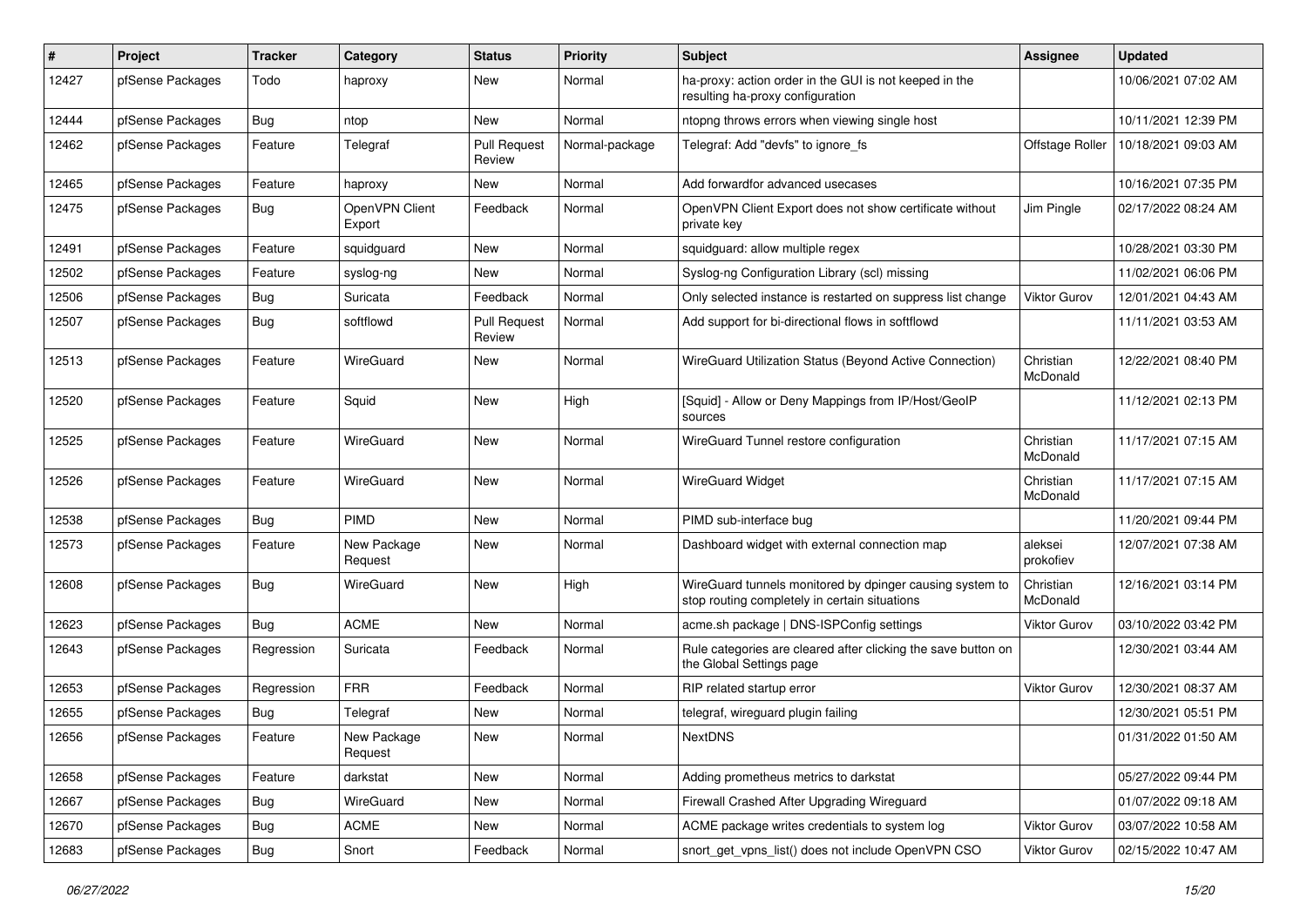| $\sharp$ | Project          | <b>Tracker</b> | Category               | <b>Status</b> | <b>Priority</b> | <b>Subject</b>                                                                                                                                                          | Assignee              | <b>Updated</b>      |
|----------|------------------|----------------|------------------------|---------------|-----------------|-------------------------------------------------------------------------------------------------------------------------------------------------------------------------|-----------------------|---------------------|
| 12706    | pfSense Packages | <b>Bug</b>     | pfBlockerNG            | Feedback      | Normal          | pfBlockerNG and unbound does not work after switching<br>/var to RAM disk                                                                                               | <b>Viktor Gurov</b>   | 03/24/2022 10:47 AM |
| 12711    | pfSense Packages | Feature        | Telegraf               | <b>New</b>    | Normal          | Add InfluxDB V2 support                                                                                                                                                 |                       | 01/21/2022 02:54 AM |
| 12717    | pfSense Packages | Todo           | Squid                  | <b>New</b>    | Normal          | Squid 5.x Branch                                                                                                                                                        |                       | 01/25/2022 06:24 PM |
| 12732    | pfSense Packages | <b>Bug</b>     | squidguard             | <b>New</b>    | High            | Squid https filtering squidguard acl target list - erratic<br>behaviour                                                                                                 |                       | 01/26/2022 09:11 AM |
| 12736    | pfSense Packages | Feature        | pfBlockerNG            | New           | Low             | Allow custom cron intervals                                                                                                                                             |                       | 01/30/2022 08:55 PM |
| 12742    | pfSense Packages | <b>Bug</b>     | FreeRADIUS             | Feedback      | Normal          | freeRADIUS virtual-server-default: modules dailycounter,<br>monthlycounter, noresetcounter, expire_on_login in<br>authorize section prevent virtual server from loading |                       | 03/01/2022 12:45 PM |
| 12748    | pfSense Packages | Feature        | Suricata               | <b>New</b>    | Normal          | Suricata blocked page timestamp breakout to it's own<br>sortable column                                                                                                 |                       | 02/01/2022 12:06 PM |
| 12751    | pfSense Packages | <b>Bug</b>     | <b>FRR</b>             | <b>New</b>    | Normal          | Improve FRR route restoration after gateway events                                                                                                                      |                       | 02/06/2022 11:07 PM |
| 12760    | pfSense Packages | Bug            | WireGuard              | New           | Normal          | Link-local addresses disallowed on Wireguard interfaces                                                                                                                 | Christian<br>McDonald | 02/07/2022 03:50 AM |
| 12767    | pfSense Packages | <b>Bug</b>     | Avahi                  | <b>New</b>    | Normal          | `Package radavahi-daemon does does not exist in current<br>pfSense version and it has been removed" message on<br>pfSense 2.7 restore                                   |                       | 02/07/2022 11:28 AM |
| 12789    | pfSense Packages | Feature        | <b>ACME</b>            | <b>New</b>    | Very Low        | Show expiration date of certificates in the ACME package<br>list                                                                                                        |                       | 02/14/2022 09:20 AM |
| 12806    | pfSense Packages | Todo           | node exporter          | New           | Normal          | Update node exporter to 1.3.1                                                                                                                                           |                       | 02/15/2022 05:26 PM |
| 12812    | pfSense Packages | Feature        | arpwatch               | <b>New</b>    | Normal          | Would it be helpful if the FreeBSD net-mgmt/arpwatch port<br>had an option to use mail/dma for mail delivery?                                                           |                       | 02/16/2022 06:09 PM |
| 12822    | pfSense Packages | Bug            | pfBlockerNG            | <b>New</b>    | Normal          | IPv4 Source ASN format not working                                                                                                                                      |                       | 02/18/2022 10:47 AM |
| 12845    | pfSense Packages | Bug            | softflowd              | New           | Normal          | softflowd wrong vlan tag                                                                                                                                                |                       | 02/21/2022 10:40 AM |
| 12859    | pfSense Packages | Feature        | Zabbix                 | New           | Normal          | Add Zabbix 6.0 LTS (agent and proxy) packages                                                                                                                           |                       | 02/23/2022 07:11 AM |
| 12860    | pfSense Packages | Feature        | New Package<br>Request | <b>New</b>    | Normal          | add mmc-utils package to all images                                                                                                                                     |                       | 02/24/2022 07:18 AM |
| 12865    | pfSense Packages | Todo           | <b>RRD Summary</b>     | Feedback      | Normal          | <b>RRD Summary improvements</b>                                                                                                                                         | <b>Viktor Gurov</b>   | 03/04/2022 12:20 PM |
| 12869    | pfSense Packages | <b>Bug</b>     | <b>BIND</b>            | Feedback      | Normal          | Bind DNS Package AAAA filtering Broken on new ZFS<br>Installs                                                                                                           | <b>Viktor Gurov</b>   | 03/09/2022 12:38 PM |
| 12882    | pfSense Packages | Feature        | pfBlockerNG            | Feedback      | Normal          | Add the option to specify CURLOPT_INTERFACE in<br>pfBlockerNG IPv4/IPv6 lists                                                                                           |                       | 03/24/2022 11:16 AM |
| 12889    | pfSense Packages | Feature        | <b>FRR</b>             | New           | Normal          | FRR GUI add set ipv6 next-hop global                                                                                                                                    |                       | 03/02/2022 06:10 AM |
| 12899    | pfSense Packages | Bug            | Suricata               | New           | Normal          | Suricata doesn't honor Pass List                                                                                                                                        |                       | 03/04/2022 01:22 PM |
| 12907    | pfSense Packages | <b>Bug</b>     | PIMD                   | Feedback      | Normal          | PIMD: Nonexistent interfaces should be hidden/disabled in<br>pimd.conf before bringing up the service                                                                   |                       | 03/07/2022 03:51 PM |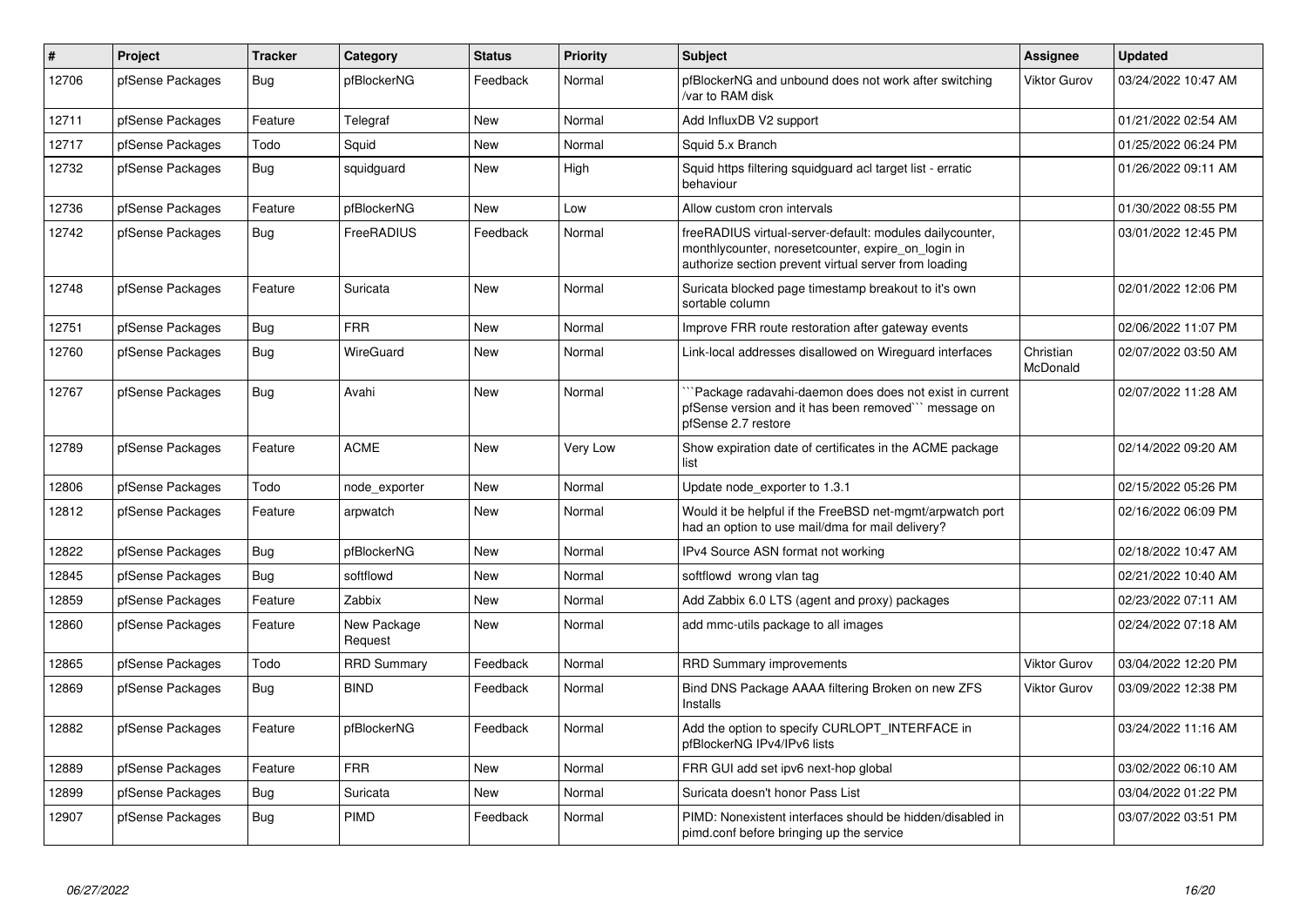| #     | Project          | <b>Tracker</b> | Category    | <b>Status</b>                 | <b>Priority</b> | Subject                                                                                                                                 | <b>Assignee</b>       | <b>Updated</b>      |
|-------|------------------|----------------|-------------|-------------------------------|-----------------|-----------------------------------------------------------------------------------------------------------------------------------------|-----------------------|---------------------|
| 12909 | pfSense Packages | Feature        | Suricata    | New                           | Normal          | Convert Suricata GeoIP Lookup feature on ALERTS tab to<br>use local GeoIP2 database                                                     | Viktor Gurov          | 03/07/2022 08:28 AM |
| 12916 | pfSense Packages | Bug            | pfBlockerNG | <b>New</b>                    | Normal          | pfBlockerNG-devel cron job does not trigger xmlrpc sync                                                                                 | Viktor Gurov          | 04/11/2022 12:55 PM |
| 12918 | pfSense Packages | Feature        | pfBlockerNG | <b>New</b>                    | Normal          | pfBlockerNG-devel changes from xmlrpc sync do not take<br>effect immediately                                                            |                       | 03/07/2022 02:29 PM |
| 12924 | pfSense Packages | Bug            | WireGuard   | <b>New</b>                    | Normal          | DNS Resolver WireGuard ACL Inconsistency                                                                                                | Christian<br>McDonald | 04/10/2022 10:36 AM |
| 12932 | pfSense Packages | Feature        | pfBlockerNG | <b>New</b>                    | High            | pfblockerng per user whitelist                                                                                                          |                       | 03/11/2022 11:08 AM |
| 12951 | pfSense Packages | <b>Bug</b>     | <b>FRR</b>  | Feedback                      | Normal          | FRR cannot remove IPv6 routes                                                                                                           |                       | 03/22/2022 09:24 PM |
| 12956 | pfSense Packages | <b>Bug</b>     | Suricata    | Confirmed                     | Normal          | suricata fails to use pcre in SID management (e.g.<br>dropsid.conf)                                                                     |                       | 04/05/2022 12:52 PM |
| 12963 | pfSense Packages | Feature        | Nmap        | Feedback                      | Normal          | Run nmap scans in the background                                                                                                        | Jim Pingle            | 06/06/2022 06:55 PM |
| 12965 | pfSense Packages | Bug            | <b>FRR</b>  | <b>Pull Request</b><br>Review | Normal          | FRR BFD peer configuration is handled incorrectly in some<br>cases                                                                      | Viktor Gurov          | 03/22/2022 08:04 AM |
| 12979 | pfSense Packages | <b>Bug</b>     | Snort       | <b>Pull Request</b><br>Review | High            | Snort Rules Update Process Using Deprecated FreeBSD<br><b>Subdirectory Name</b>                                                         | <b>Bill Meeks</b>     | 03/24/2022 09:02 AM |
| 12982 | pfSense Packages | Bug            | FreeRADIUS  | New                           | Normal          | FreeRadius RadReply table entries missing from pf                                                                                       |                       | 06/19/2022 05:38 PM |
| 13002 | pfSense Packages | Regression     | <b>BIND</b> | Feedback                      | Normal          | BIND 9.16_13 could not find existing DNSSEC keys at<br>/cf/named/etc/namedb/keys due to directory change                                | Viktor Gurov          | 03/31/2022 12:14 PM |
| 13018 | pfSense Packages | Bug            | pfBlockerNG | <b>New</b>                    | Normal          | TLD and DNSBL Safesearch DOH conflict disables TLD<br>block when conflicting DOH FQDN is deselected or<br>whitelisted                   |                       | 04/01/2022 05:59 PM |
| 13022 | pfSense Packages | Bug            | haproxy     | Feedback                      | Normal          | HAProxy - Sub Frontends ignore Client verification CA<br>certificates                                                                   |                       | 04/06/2022 12:55 PM |
| 13034 | pfSense Packages | Bug            | Zabbix      | Feedback                      | Normal          | Zabbix6 Agent and Proxy fail to set the PSK from the web<br>GUI in its conf files                                                       | Viktor Gurov          | 04/06/2022 11:59 AM |
| 13039 | pfSense Packages | Feature        | AWS VPC     | <b>New</b>                    | Normal          | Handle transit gateway VPNs in the AWS VPN wizard                                                                                       |                       | 04/11/2022 07:31 AM |
| 13043 | pfSense Packages | <b>Bug</b>     | WireGuard   | New                           | Normal          | OSPF over Wireguard interface doesn't populate neighbors<br>after reboot                                                                |                       | 04/11/2022 09:22 AM |
| 13044 | pfSense Packages | Feature        | Mail report | New                           | Normal          | Customized reporting                                                                                                                    |                       | 04/11/2022 09:22 AM |
| 13045 | pfSense Packages | Bug            | WireGuard   | New                           | Normal          | Firewall floating rules ignore WireGuard traffic                                                                                        |                       | 04/11/2022 09:40 AM |
| 13053 | pfSense Packages | Bug            | <b>ACME</b> | New                           | Normal          | LoopiaAPI error handling                                                                                                                |                       | 05/05/2022 10:58 AM |
| 13063 | pfSense Packages | Feature        | Cellular    | <b>Pull Request</b><br>Review | Normal          | Cellular package shall support more modems and NMEA<br>port                                                                             |                       | 05/06/2022 02:38 PM |
| 13073 | pfSense Packages | <b>Bug</b>     | Squid       | New                           | Normal          | ClamAV - clamd dies with high CPU load and thus the<br>C-ICAP of squid-reverse proxy causes http:500 errors                             |                       | 04/19/2022 05:38 AM |
| 13095 | pfSense Packages | Bug            | Snort       | Feedback                      | Normal          | Snort VRT change in Shared Object Rules path name<br>results in failure to extract and update Snort Shared Object<br>Rules when enabled | <b>Bill Meeks</b>     | 04/25/2022 12:22 PM |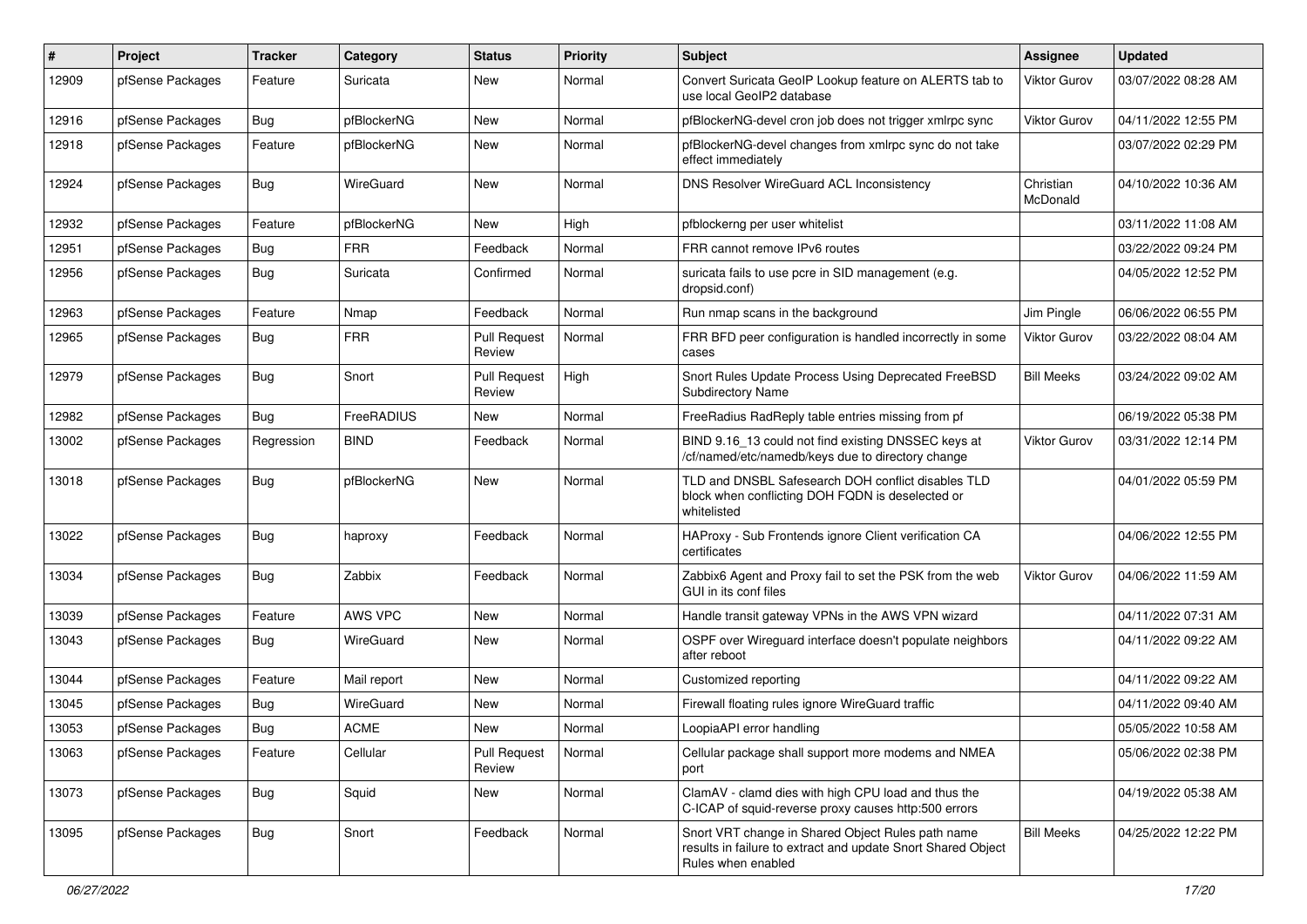| #     | Project          | <b>Tracker</b> | Category          | <b>Status</b>                 | <b>Priority</b> | <b>Subject</b>                                                                                               | Assignee              | <b>Updated</b>      |
|-------|------------------|----------------|-------------------|-------------------------------|-----------------|--------------------------------------------------------------------------------------------------------------|-----------------------|---------------------|
| 13096 | pfSense Packages | Feature        | Snort             | Feedback                      | Normal          | Improve robustness of Snort Rules Update Log size<br>limitation logic                                        | <b>Bill Meeks</b>     | 04/25/2022 12:22 PM |
| 13098 | pfSense Packages | Bug            | haproxy           | Feedback                      | Low             | HAProxy Virtual IP broken link under Frontend setup                                                          |                       | 04/27/2022 08:35 AM |
| 13114 | pfSense Packages | <b>Bug</b>     | <b>BIND</b>       | Feedback                      | Normal          | BIND calls rndc in rc stop when named is not running                                                         | <b>Stuart Wyatt</b>   | 05/04/2022 12:41 PM |
| 13115 | pfSense Packages | Bug            | WireGuard         | Feedback                      | Normal          | WireGuard panic due to KBI changes in<br>'`udp_tun_func_t()``                                                | Christian<br>McDonald | 05/15/2022 10:47 AM |
| 13128 | pfSense Packages | Bug            | Zabbix            | <b>New</b>                    | Normal          | Zabbix Agent 6: HA Server Setup                                                                              |                       | 05/05/2022 01:55 AM |
| 13135 | pfSense Packages | Feature        | pfBlockerNG       | <b>New</b>                    | Normal          | Add dibdot DoH-IP-blocklists feeds                                                                           | <b>Viktor Gurov</b>   | 05/08/2022 01:50 AM |
| 13136 | pfSense Packages | Feature        | pfBlockerNG       | <b>New</b>                    | Normal          | Add crypt0rr DNS-over-HTTPS (DOH) provider list feeds                                                        |                       | 05/07/2022 02:27 AM |
| 13137 | pfSense Packages | Feature        | pfBlockerNG       | <b>New</b>                    | Normal          | ckuethe/doh-blocklist.txt add to DoH feeds                                                                   |                       | 05/07/2022 02:39 AM |
| 13138 | pfSense Packages | Feature        | pfBlockerNG       | <b>New</b>                    | Normal          | DNS over HTTPS/TLS Blocking should be removed from<br>SafeSearch                                             |                       | 05/07/2022 02:52 AM |
| 13141 | pfSense Packages | Bug            | squidguard        | New                           | Normal          | wrong page squidguard block                                                                                  |                       | 05/09/2022 05:33 PM |
| 13154 | pfSense Packages | Bug            | pfBlockerNG       | Confirmed                     | Normal          | pfBlocker causing excessive CPU load                                                                         |                       | 06/14/2022 01:14 PM |
| 13156 | pfSense Packages | Regression     | pfBlockerNG       | <b>New</b>                    | Normal          | pfBlockerNG IP block stats do not work                                                                       |                       | 06/13/2022 08:16 PM |
| 13160 | pfSense Packages | Feature        | Status Monitoring | <b>Pull Request</b><br>Review | Normal          | Option to sort monitoring graph views                                                                        |                       | 05/13/2022 12:06 PM |
| 13179 | pfSense Packages | Feature        | pfBlockerNG       | <b>New</b>                    | High            | Search based on CIDR                                                                                         |                       | 05/17/2022 09:45 AM |
| 13180 | pfSense Packages | <b>Bug</b>     | pfBlockerNG       | <b>New</b>                    | High            | High CPU Utilization with pfb filter Isince PfBlockerNG<br>update to devel 3.1.0 4                           |                       | 06/14/2022 08:00 AM |
| 13194 | pfSense Packages | Bug            | pfBlockerNG       | <b>New</b>                    | Normal          | Remove dead Malc0de feed                                                                                     |                       | 05/23/2022 05:16 AM |
| 13195 | pfSense Packages | Feature        | pfBlockerNG       | <b>New</b>                    | Normal          | Dedicated website for Feed mangement - Community<br>Driven                                                   |                       | 05/23/2022 05:22 AM |
| 13196 | pfSense Packages | Feature        | pfBlockerNG       | <b>New</b>                    | Normal          | remove NoVirusThanks feed                                                                                    |                       | 05/23/2022 06:05 AM |
| 13197 | pfSense Packages | Feature        | pfBlockerNG       | <b>New</b>                    | Normal          | Put a Single donation link and a proper patreon lin in the<br>pfBlocker Support Banner / Widget              |                       | 05/23/2022 05:35 AM |
| 13198 | pfSense Packages | Feature        | pfBlockerNG       | <b>New</b>                    | Normal          | Dark Theme Styling issues - Alerts White bar                                                                 |                       | 05/23/2022 06:05 AM |
| 13199 | pfSense Packages | Feature        | pfBlockerNG       | <b>New</b>                    | Normal          | Feed groups should not have the first listing in the group bar                                               |                       | 05/23/2022 06:03 AM |
| 13200 | pfSense Packages | Feature        | pfBlockerNG       | <b>New</b>                    | Normal          | Custom DNS Servers for Alert settings                                                                        |                       | 05/23/2022 06:16 AM |
| 13201 | pfSense Packages | Feature        | pfBlockerNG       | <b>New</b>                    | Normal          | Add FireHol Security IP Feeds                                                                                |                       | 05/23/2022 06:34 AM |
| 13202 | pfSense Packages | <b>Bug</b>     | pfBlockerNG       | <b>New</b>                    | Normal          | Missing Protocols on IP Feed Groups Advanced<br>Inbound/Outbound Firewall Rule settings                      |                       | 05/23/2022 08:58 AM |
| 13207 | pfSense Packages | Feature        | pfBlockerNG       | <b>New</b>                    | Normal          | The feed column on the Alerts page is confusing                                                              |                       | 05/24/2022 04:56 AM |
| 13209 | pfSense Packages | <b>Bug</b>     | pfBlockerNG       | <b>New</b>                    | Low             | Parsing Filter log by pfBlockerNG creates IP Block log with<br>Source/Destination mixed up or wrong Direcion | <b>Viktor Gurov</b>   | 05/25/2022 03:50 AM |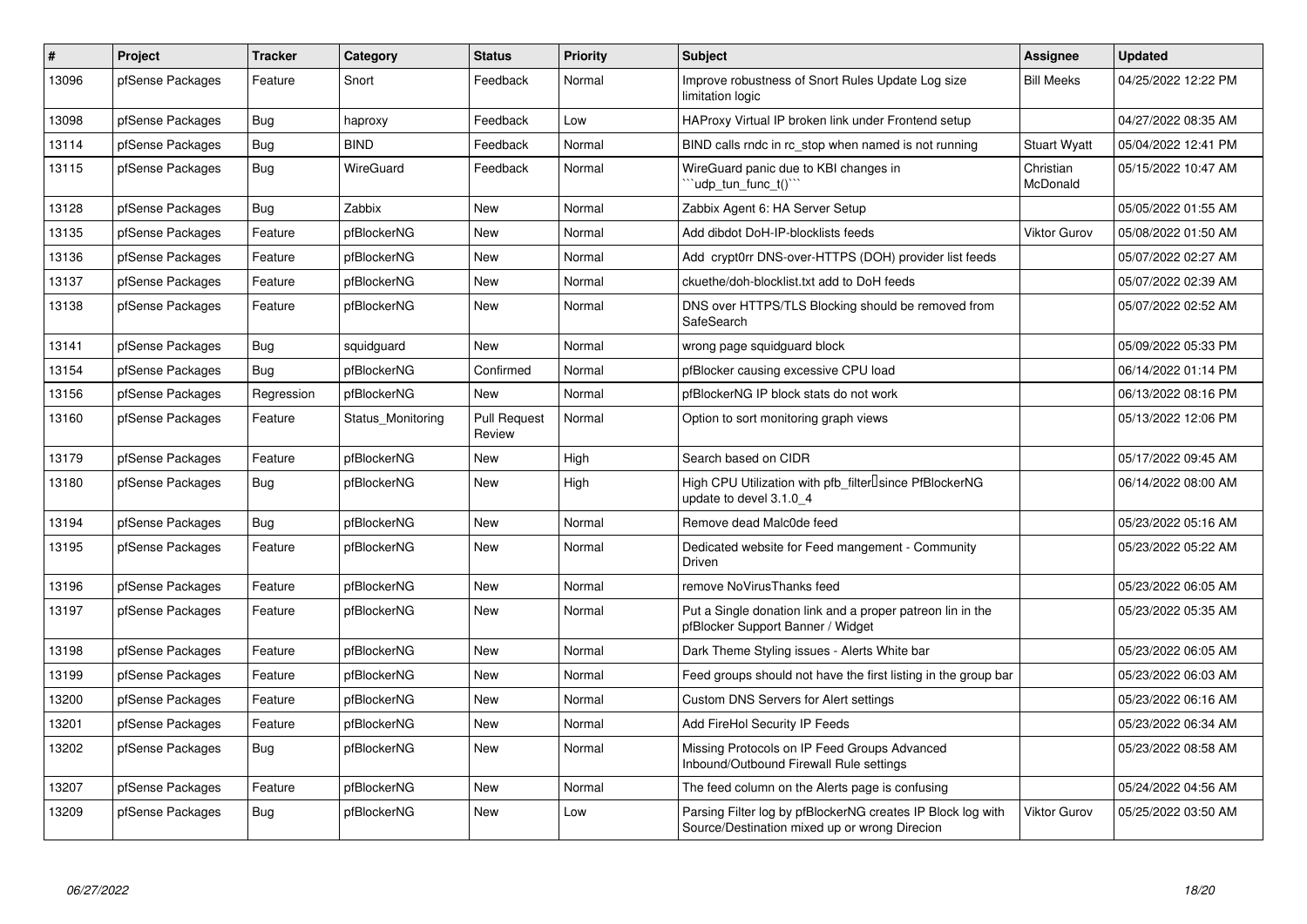| #     | Project          | <b>Tracker</b>     | Category                 | <b>Status</b>                 | <b>Priority</b> | <b>Subject</b>                                                                                          | <b>Assignee</b>     | <b>Updated</b>      |
|-------|------------------|--------------------|--------------------------|-------------------------------|-----------------|---------------------------------------------------------------------------------------------------------|---------------------|---------------------|
| 13214 | pfSense Packages | <b>Bug</b>         | node exporter            | <b>Pull Request</b><br>Review | Normal-package  | AttributeError: 'NoneType' object has no attribute 'text'                                               | lan Grindley        | 05/25/2022 08:20 AM |
| 13246 | pfSense Packages | Feature            | iperf                    | New                           | Normal          | iperf3 service controls do not work                                                                     |                     | 06/05/2022 06:51 PM |
| 13247 | pfSense Packages | Bug                | open-vm-tools            | New                           | Low             | Open-VM-Tools service actions do not work                                                               |                     | 06/05/2022 07:09 PM |
| 13255 | pfSense Packages | Todo               | OpenVPN Client<br>Export | New                           | Normal          | Set PKCS#12 algorithm when exporting OpenVPN ZIP or<br>Windows bundles                                  | Jim Pingle          | 06/08/2022 10:37 AM |
| 13261 | pfSense Packages | Bug                | sudo                     | Feedback                      | Normal          | Input validation rejects empty "sudo" command list, but<br>GUI text says it can be empty                |                     | 06/24/2022 02:50 PM |
| 13284 | pfSense Packages | Feature            | FreeRADIUS               | New                           | Normal          | Option to define "Issuer" in OPT configuration.                                                         | Jakob<br>Nordgarden | 06/19/2022 12:10 PM |
| 13292 | pfSense Packages | Feature            | <b>ACME</b>              | New                           | Normal          | Separator                                                                                               |                     | 06/21/2022 12:06 PM |
| 8852  | pfSense Docs     | Correction         | <b>DHCP</b>              | New                           | Normal          | [feedback form] Unclear about "Client Identifier" in a static<br>mapping                                | Jim Pingle          | 09/23/2020 02:30 PM |
| 9310  | pfSense Docs     | Correction         | Products                 | New                           | Normal          | Appliances with internal switch need the MAC Address<br>section of their Getting Started guides updated | Jim Pingle          | 09/23/2020 10:24 AM |
| 9369  | pfSense Docs     | New Content        | Packages                 | New                           | Normal          | Document remaining packages                                                                             | Jim Pingle          | 04/14/2021 03:39 PM |
| 9370  | pfSense Docs     | Correction         | General                  | In Progress                   | Normal          | Update old screenshots                                                                                  | Jim Pingle          | 12/03/2021 09:55 AM |
| 9374  | pfSense Docs     | Correction         | Recipes                  | New                           | Normal          | Feedback on Virtualization - Virtualizing pfSense with<br>Hyper-V                                       | Jim Pingle          | 09/23/2020 02:40 PM |
| 9454  | pfSense Docs     | Correction         | Interfaces               | New                           | Low             | Feedback on IDS / IPS - Snort Suppression Lists                                                         | Jim Pingle          | 09/23/2020 02:44 PM |
| 9608  | pfSense Docs     | Correction         | Recipes                  | New                           | Low             | Feedback on Virtualization - Virtualizing pfSense with<br>Hyper-V                                       | Jim Pingle          | 03/06/2021 04:29 PM |
| 9685  | pfSense Docs     | Correction         | <b>Firewall Rules</b>    | New                           | Normal          | Feedback on Firewall - Floating Rules                                                                   | Jim Pingle          | 09/23/2020 02:57 PM |
| 10482 | pfSense Docs     | Correction         | Virtualization           | New                           | Normal          | In AWS, Get System Log may not show output and Get<br>Instance Screenshot may need to be used           | Jim Pingle          | 04/20/2020 09:07 AM |
| 10821 | pfSense Docs     | Correction         | General                  | New                           | Normal          | Use neutral language alternatives                                                                       | Jim Pingle          | 09/23/2020 10:43 AM |
| 10924 | pfSense Docs     | Correction         | Recipes                  | New                           | Normal          | Feedback on Virtualization - Virtualizing pfSense with<br>VMware vSphere / ESXi                         | Jim Pingle          | 09/23/2020 03:46 PM |
| 11067 | pfSense Docs     | Correction         | <b>Wireless</b>          | <b>New</b>                    | Normal          | Feedback on Wireless - Recommended Wireless<br>Hardware                                                 | Jim Pingle          | 11/16/2020 07:17 AM |
| 11071 | pfSense Docs     | <b>New Content</b> | <b>DHCP</b>              | New                           | Normal          | Feedback on Services - IPv6 Router Advertisements                                                       | Jim Pingle          | 12/08/2020 09:25 AM |
| 11145 | pfSense Docs     | Correction         | Virtualization           | New                           | Very Low        | Feedback on pfSense Configuration Recipes - Virtualizing<br>pfSense with Hyper-V                        | Jim Pingle          | 03/06/2021 04:14 PM |
| 11172 | pfSense Docs     | New Content        | Products                 | New                           | Normal          | Interfaces order of 10 Gigabit Quad-Port SFP+ Intel®<br>X710BM2 Card                                    |                     | 12/18/2020 01:28 PM |
| 11195 | pfSense Docs     | Correction         | Recipes                  | New                           | Normal          | Feedback on pfSense Configuration Recipes - Accessing<br>a CPE/Modem from Inside the Firewall           | Jim Pingle          | 12/30/2020 01:13 PM |
| 11471 | pfSense Docs     | Todo               | Development              | New                           | Low             | Feedback on Development - Developing Packages                                                           | Jim Pingle          | 02/19/2021 02:52 PM |